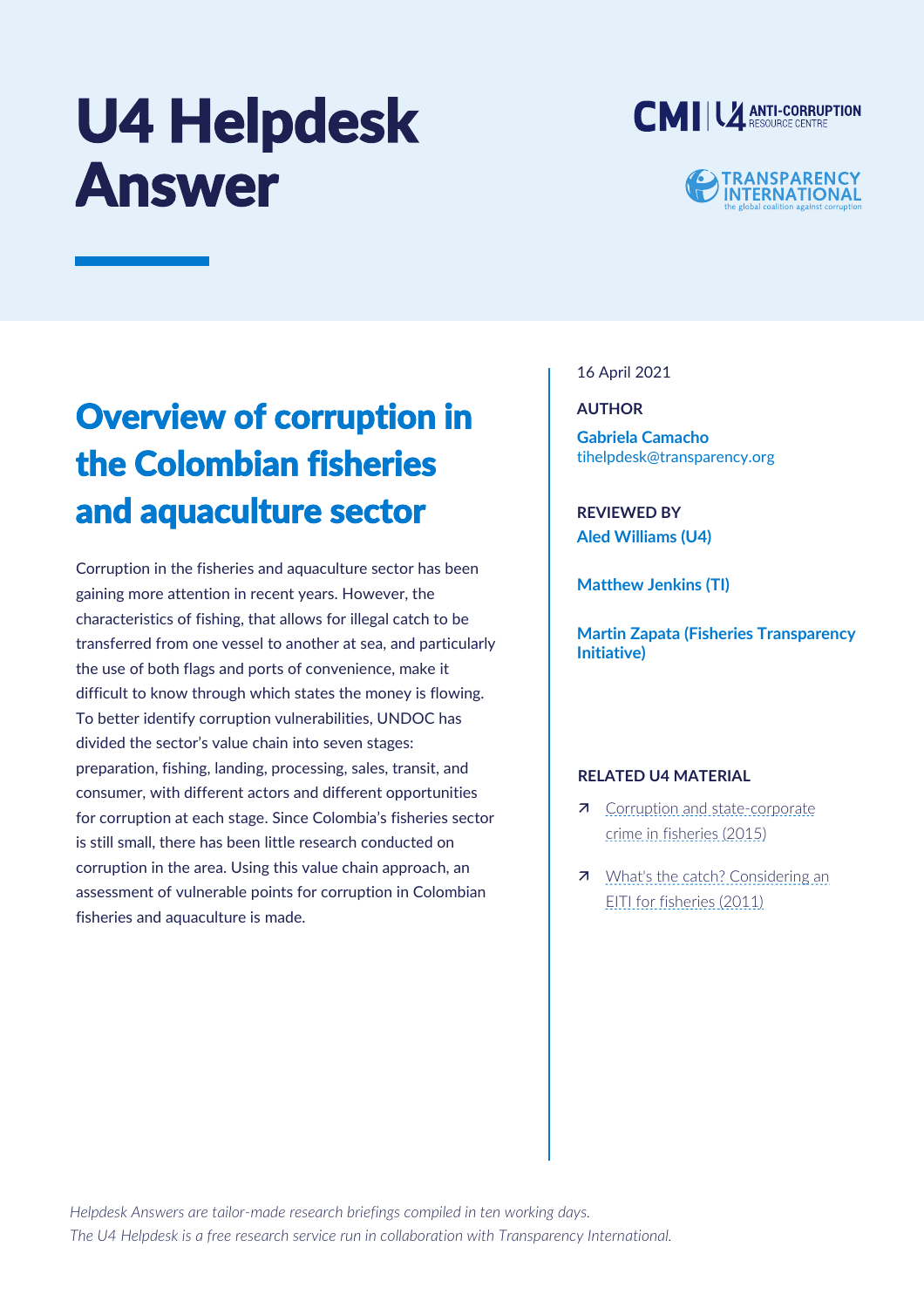# **Query**

# Please provide a summary of corruption in the Colombian fisheries and aquaculture sector.

# **Contents**

- 1. Background: corruption in the fisheries sector
- 2. Corruption risks across the fisheries value chain
- 3. Situation in Colombia
- 4. Entry points to advance transparency and reduce corruption
- 5. References

# Background: corruption in the fisheries sector

Although corruption in the fisheries and aquaculture sector has gained more attention in the past decade, it has drawn significantly on the literature in corruption in other natural resources and common goods. Most of the corruption in the sector is connected with illegal, unreported and unregulated (IUU) fishing, which exploits resources at rates far beyond sustainable levels and endangers certain species.

As such, we can understand corruption in this sector in a similar vein to corruption in natural resource management, which according to Robbins (2000, 425) is defined "as the use or overuse of community (state, village, city, etc.) natural resources with the consent of a state agent by those not legally entitled" to do so. This definition is broad enough to cover a number of activities from grand corruption to petty or small-scale corruption, and to address the fact the IUU fishing can be

# **MAIN POINTS**

- The characteristics of fishing, which can happen far away from land, allows for Illegal, Unreported and Unregulated (IUU) fishing to take place unsanctioned. The use of flags and ports of convenience further complicates efforts of law enforcement in the sector.
- UNDOC (2019) has developed a value chain approach to identify corruption vulnerabilities at each of the seven stages of the chain: preparation, fishing, landing, processing, sales, transit, and consumer.
- Artisanal fisheries are mostly affected by petty corruption and disproportionately affects poorer households.
- Although there is little information for corruption in the Colombian fisheries and aquaculture sector, the main risks come from IIU fishing and possible links of the sector with narcotraffic.

carried out both by industrial and artisanal fisheries.

IUU fishing involves a number of illicit activities that range from operating in areas where the particular vessels do not have license to operate to the use of forbidden fishing equipment, or exceeding permitted catch quotas (Martini 2013, 2).

# U4 Anti-Corruption Helpdesk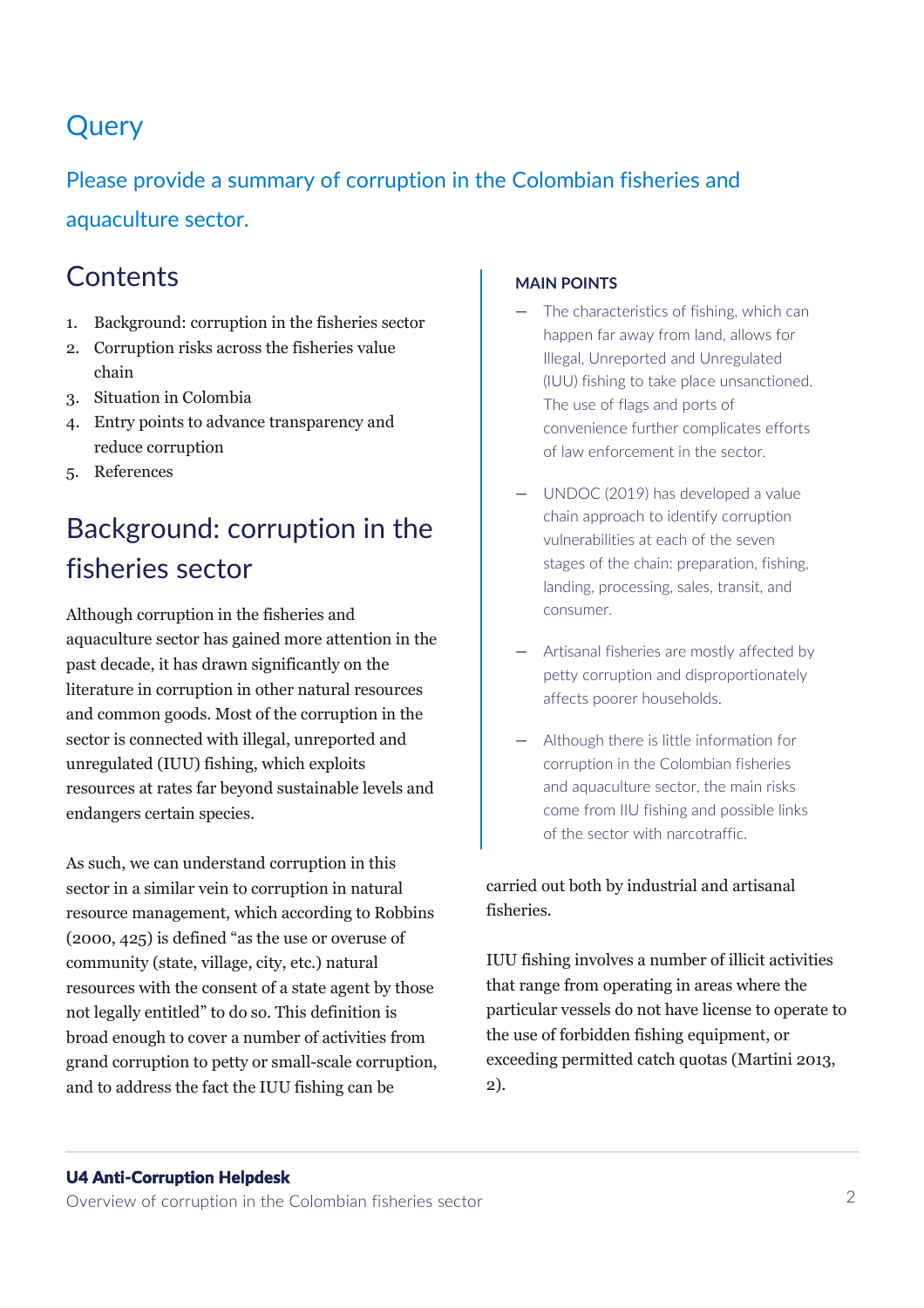The size of IUU fishing is significant, with FAO estimating that around US\$12-23 billion of the US\$132 billion industry comes from IUU (Curbing Corruption 2018, 1). Protected species sell at very high prices, which makes it a lucrative business. IUU is prevalent in Exclusive Economic Zones (which are monitored and regulated by countries), and weak governance structures, poor quality regulations, low enforcement and corruption are all key drivers of IUU (Curbing Corruption 2018, 2). Given that developing countries typically have lower enforcement capacities, they are particularly vulnerable to IUU, as IUU in these settings presents a low-risk, high-reward activity (Martini 2013, 2-3).

Corruption and lack of government oversight have enabled impunity, which is reportedly rampant in the sector (Martini 2013, 3), and a vicious cycle has developed since "corruption provides a way for fishers to sustain illegalities and avoid penalties and imprisonment, and, in turn, illegalities provide opportunities for many stakeholders to gain financially" (Nunan et al 2018, 74). Corruption patterns will vary according to the type of fishery, if it is small-scale or industrial, and also depend on where the fish is caught and produced, for example whether is offshore or inland (Curbing Corruption 2018, 3) and jurisdictions will also vary.

Although information on illicit financial flows is scarce, corruption can facilitate IUU throughout the whole chain of fisheries (Martini 2013, 1) as the detailed fisheries value chain below shows. Since IUU is an illegal activity, it is expected for corruption to facilitate it, since corruption facilitates nearly all types of crime (UNDOC 2019, 5). According to a UNDOC (2019, 2) report on corruption in the fisheries sector, there is no standard way of defining "fisheries crime" but a useful entry point is to understand it as a "crime in

the fisheries value chain", which includes all criminal and administrative offences that can occur along this chain.

This conceptualisation is useful for two reasons. First, it draws a distinction between fisheries crimes and illegal, unreported and unregulated (IUU) fishing in as far it goes beyond the activities involved in simply catching and landing the fish to encompass a broader array of illegal activities along the value chain, including tax and customs evasion, corruption and money laundering. Second, IUU can vary from country to country, since fishing regulations are, for the most part, still a national prerogative (UNDOC 2019, 2).

There are three key aspects that make fisheries particularly vulnerable to corruption: 1) the global nature of the industry, it entails effects across the world, but lacks central regulation as each coastal state regulates how fishing can take place in its Exclusive Economic Zone; 2) the depletion of fishery resources, which makes actors compete for limited resources; 3) the lack of transparency, that goes from obscurity in the granting of licence agreements to vessels being able to register in countries with lax regulations or poor enforcement (UNDOC 2019, 7).

Furthermore, state-corporate crime, a mutually reinforcing interaction of illegal actions between state and corporate actors, is present in the sector , both at the level of home and host country (Standing 2015, 2). In the host country, where the fishing takes place, state officials can receive bribes for licensing agreements, steal funds coming from license payments, among other illicit behaviours, and companies engage in IUU unbothered (Standing 2015, 11). The home country, where the fishing company is from, may encourage or choose to ignore when their companies engage in IUU in

#### U4 Anti-Corruption Helpdesk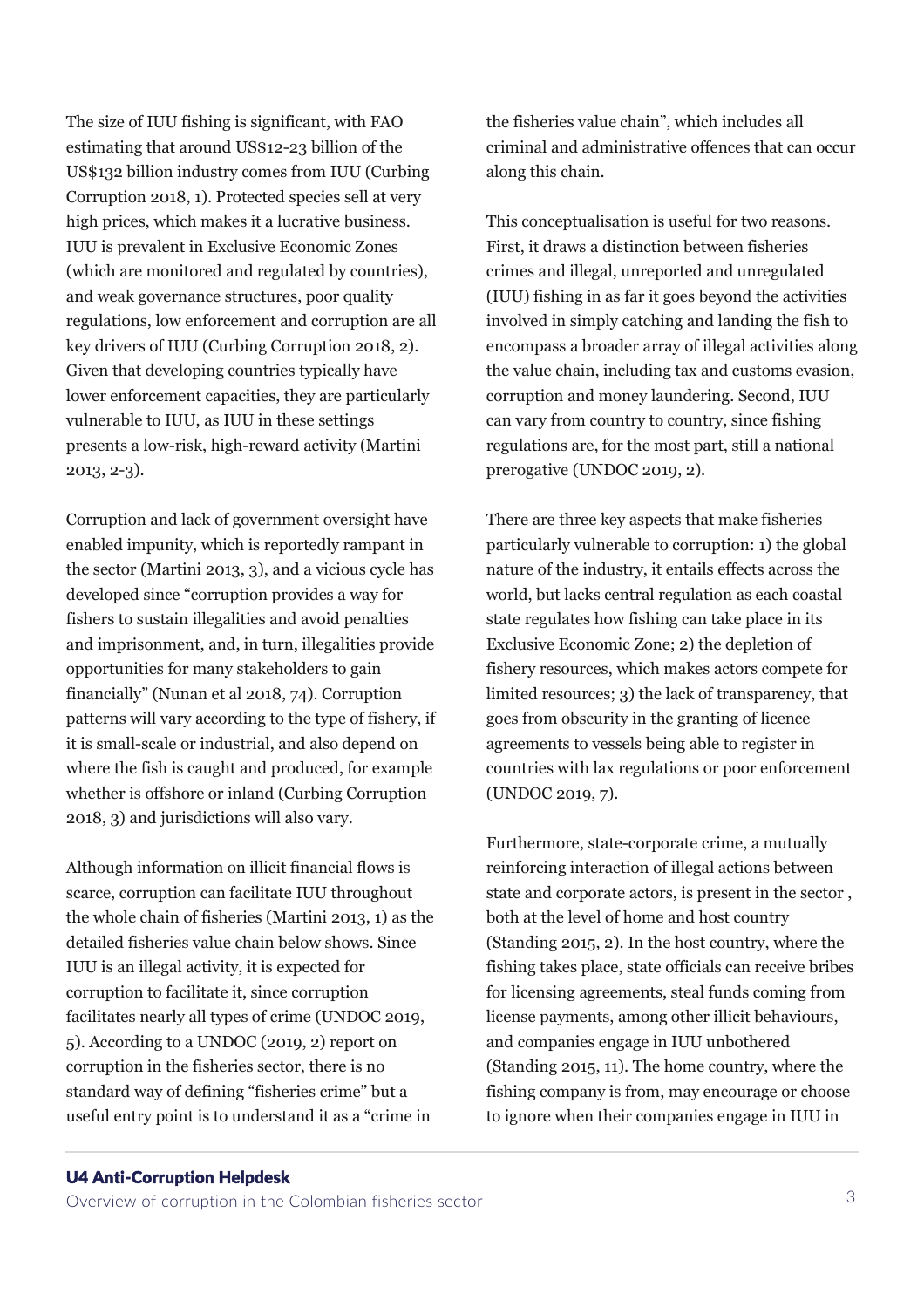other countries (Standing 2015, 2). Home countries usually do not prosecute companies for their crimes in foreign waters, but they also do not aid host countries in their investigations; and they can engage in outright corruption when negotiating access agreements (more on the agreements below) (Standing 2015, 12).

Among the most common corrupt behaviours that the UNDOC (2019, 9-10) describes include:

- seeking the veneer of legitimacy (bribing to obtain licences or for false records of the catch);
- hiding from the authorities (developing structures to keep illegal operations); and
- hospitality and friendship (presenting an inspector with fish from a catch) versus corruption (actual money payments) which can come from the proximity between fishermen and regulators in small communities and blur these lines (UNDOC 2019, 9-10).

Finally, it is worth mentioning that there are operations that operate completely outside the law, engaging in large-scale trawling or illegally harvesting resources (UNDOC 2019, 11).

# Corruption risks across the fisheries value chain

To better understand the different types of corruption that can occur in the fisheries sector, UNDOC divides the sector's value chain into stages, "from catch to plate" (Curbing Corruption 2018, 9) to identify possible areas of vulnerability. The fluid and porous supply chain of fisheries entails risks at different stages and has international dimensions,

not least as the EU and the US are major markets of seafood import (Curbing Corruption 2018, 6). The value chain has seven steps and at each point different actors and authorities will be involved: preparation, fishing, landing, processing, sales, transit and consumer (UNDOC 2019, 16).

A brief outline of the types of corruption that can occur at each stage follows.

# The preparation stage

The preparation stage takes place on land before setting out to sea and includes everything that needs to be ready before then, from acquiring the appropriate license for fishing to registering the vessel and securing the crew (UNDOC 2019, 17). Artisanal/small-scale fishing is often unlicensed, which contributes to problems (Curbing Corruption 2018, 4-5). Corruption and undue influence can take place when granting fishing concessions to foreign fleets. At this stage, bribes can secure licences, acquire fake licences or illicitly secure more access than competitors (Curbing Corruption 2018, 4-5). Vessels can also be registered under flags of convenience (see more on this below) and crews can be hired under exploitative conditions and without working permits or standards (UNDOC 2019, 17-18). Fisheries tend to rely on cheap labour and illegal payments are made to both facilitate human trafficking and to bypass labour regulations (Martini 2013, 5).

Bilateral access agreements, between governments, host governments and private fishing associations, and host governments and inter-governmental organisations like the EU, also take place at this stage, and raise a number of issues (Standing 2008, 10-11). First, both sides want to increase short-term profitability, which can limit the incentives for

#### U4 Anti-Corruption Helpdesk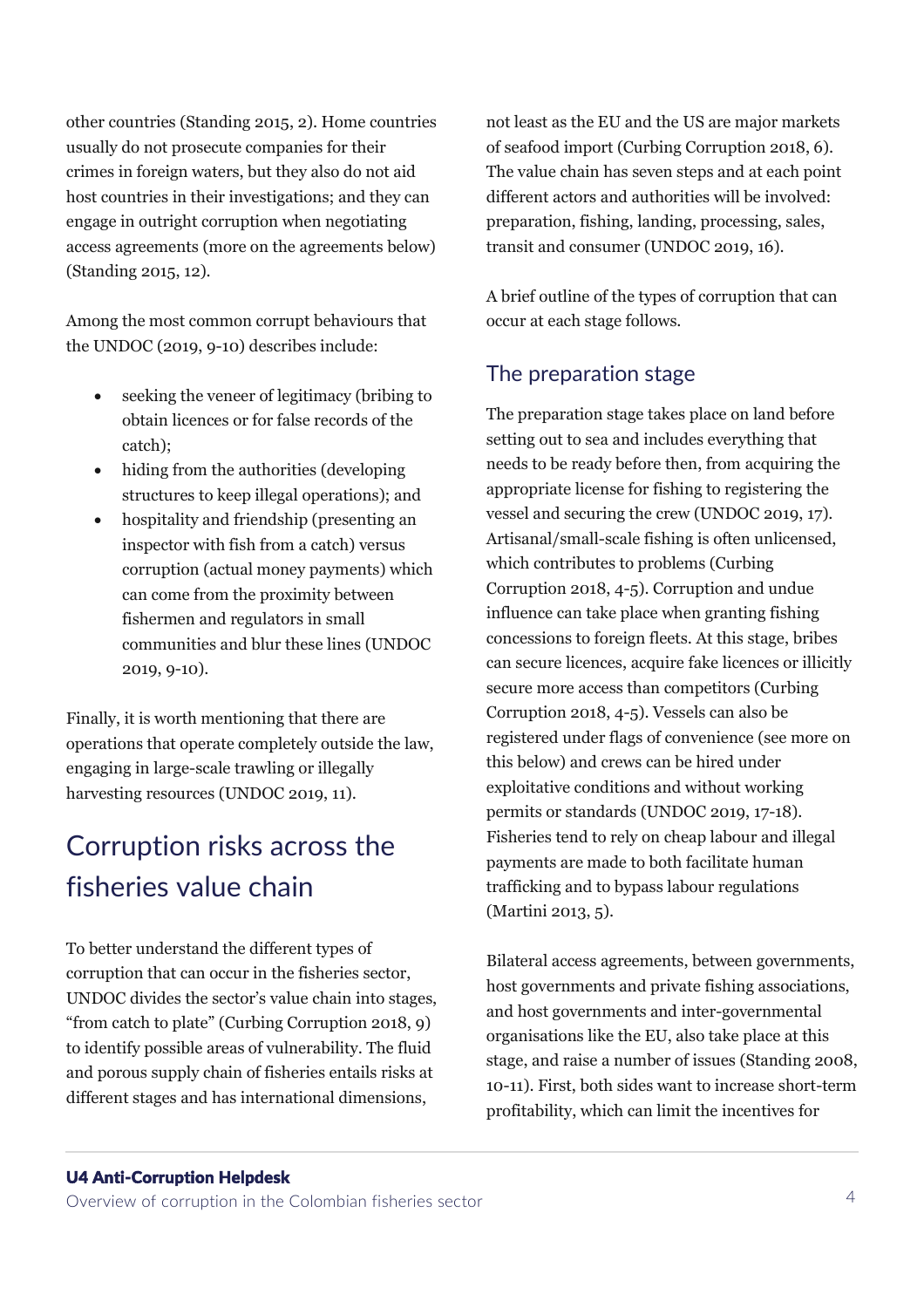controlling fishing vessels or lead to the setting of very high limits to both quotas and time at sea fishing. Although sometimes this can be the result of the poor bargaining position of the host country, often it is the result of other non-market strategies, which can include bribing officials or binding it to donor funds (international aid being tied to licenses and fishing agreements) (Curbing Corruption 2018, 8), all enabled by a lack of transparency in these negotiations (Standing 2008, 11-13; Curbing Corruption 2018, 5).

Finally, conflict of interests can also appear at this point in a number of ways. Foreign companies may partner with local actors who offer political influence to intervene or sway the work of fishing authorities or are directly working themselves in the government (Standing 2015, 11-12). A minister can have shares in a fishing company and then be the one that gives it fishing rights, or "convince" the authority in charge of licensing. If public officials are co-owners of vessels this generates less incentives for them to push for law enforcement in the sector (Standing 2008, 17) and can affect the work of law-abiding enforcement officials, who are less likely to intervene a boat engaging in IUU if they know it belongs to the president (Standing 2015, 12)

# The fishing stage

At the fishing stage catch must be recorded for type and quantity. The opportunity arises for record falsification or to bribe inspectors for fishing without a license (UNDOC 2019, 18-19). The nature of fishing, being conducted far from land and only reachable through vessels, makes it important to have inspectors and observers in the actual ships, to monitor if the fishing is abiding by the regulation and/or international sustainability standards. Not all vessels will have them, and law enforcement

officers can also monitor national waters in official vessels. Observers, both governmental and nongovernmental ones, can have very tense relationships with the crew, especially when they are away for long periods of time, and vessel operators can undermine their work, not only through bribes, which are usually tempting due to their low wages, but also with threats and intimidation (Standing 2008, 19). Although crew is picked up on shore, the problems of forced labour (Curbing Corruption 2018, 6) usually arise once at sea. At this stage the non-observance of fishing standards can happen and due to the characteristics of fishing, seafood traceability is hard (Curbing Corruption 2018, 5). Corrupt logistics networks can also take place between this and the next stages (illegally move caught fish across borders) (UNDOC 2019, 12).

# The landing stage

The landing stage is when vessels land at port, although it can happen after processing, as some large vessels are able to process fish on board. Ports should also carry a valid license to operate. Here, the company must report the value and type of catch, and when catch has been sold at sea, the accompanying records for this are generated. At this point market inspectors can be corrupted (officials that monitor vessels' catch in port) and one should pay attention to corrupt maintenance of over-investment (UNDOC 2019, 12-13). If over the years a company has reduced its declared catch but its operation (fleet, crew, and warehouses among others) remain the same, it should be a red flag of possible illicit activities. Trans-shipping is when ships conduct all their operations, catching, packaging, freezing and selling, without ever touching port, and it can be a way to avoid land controls (UNDOC 2019, 18).

### U4 Anti-Corruption Helpdesk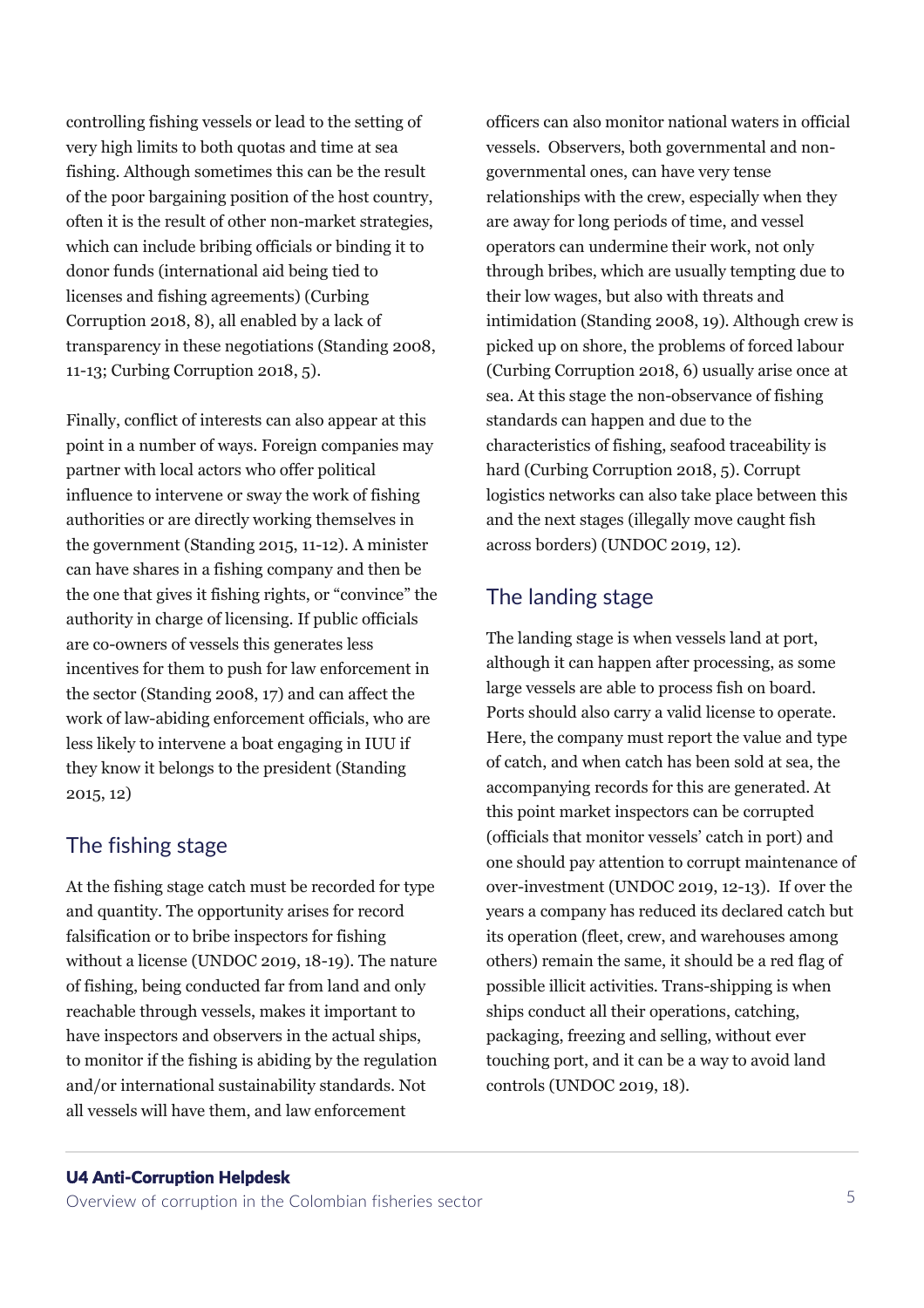# The processing stage

The processing stage often has two phases, primary (cleaning and filleting) and secondary (manufacture of fish products). As with the previous point, if this is done at sea risks arise (since it is easier to bribe just one official far away from curious eyes). But corruption can happen in the production facilities as well, where officials are bribed to overlook discrepancies, and also between private entities, since if there is unreported catch, unscrupulous actors need to convince, coerce or bribe everyone else along the chain to claim the same amount (UNDOC 2019, 19). Seafood fraud happens in previous stages as well as this one, when a species is labelled as another type, fish is coloured or injected with water for more weight, or other types of short-weighting, when actual fish weighs less than what the label says) (Curbing Corruption 2018, 3-4).

# The sales stage

The sales stage, as mentioned, can take place at sea or in port, but either way catch needs to be inventoried. Catch sold before landing is more obscure and provides more opportunities for crime (through the creation of fraudulent documents and the discard of unwanted fish). Again, corruption regarding falsification of records and paying bribes to inspectors to either look the other way or to certify those fake documents arises. There is a higher risk of illegal activities if the seller and buyer are under one common ownership, through a parent company. Payment methods can also hide illegal activities, or facilitate money laundering. Here is where most tax crimes would occur (UNDOC 2019, 20-21). Companies and/or their fleet may also be registered in tax havens to avoid the taxation rates of both their host and home countries and because of the secrecy those centres

provide, posing a law enforcement problem (Curbing Corruption 2018, 6-7).

# The transit stage

The transit stage entails the movement from the place of catch to the place of sale. If the distance is large monitoring is harder, particularly if borders are crossed. Trans-shipping can further increase the opportunities for corruption and illegal activities. Customs inspection should be looked carefully at to detect any signs of corruption, as well as discrepancies between import and export quantities (UNDOC 2019, 22).

# The consumer stage

The consumer stage has less risks of new corruption, but it is important to pay attention to it since certification of sustainable fishing is demanded at this point. Because certification drives up the price of the final product, it is a main driver behind corruption to secure it at previous stages (UNDOC 2019, 13, 23).

# Cross-cutting risks

There are also types of corruption that can happen at any point, like corrupt information sharing (when someone is illicitly informed about a forthcoming "surprise" inspection) and corrupt garnering of community favour (when a company that is engaging in illegal activities engages in welfare projects for the local community) (UNDOC 2019, 12-13) or political influence (Martini 2013, 6). Finally, a subsequent corruption risk arises in the prosecution and investigation of fisheries crimes, if law enforcement officials, prosecutors and judges can also be bribed or threatened not to pursue investigations into illegal fisheries activities (UNDOC 2019, 26).

#### U4 Anti-Corruption Helpdesk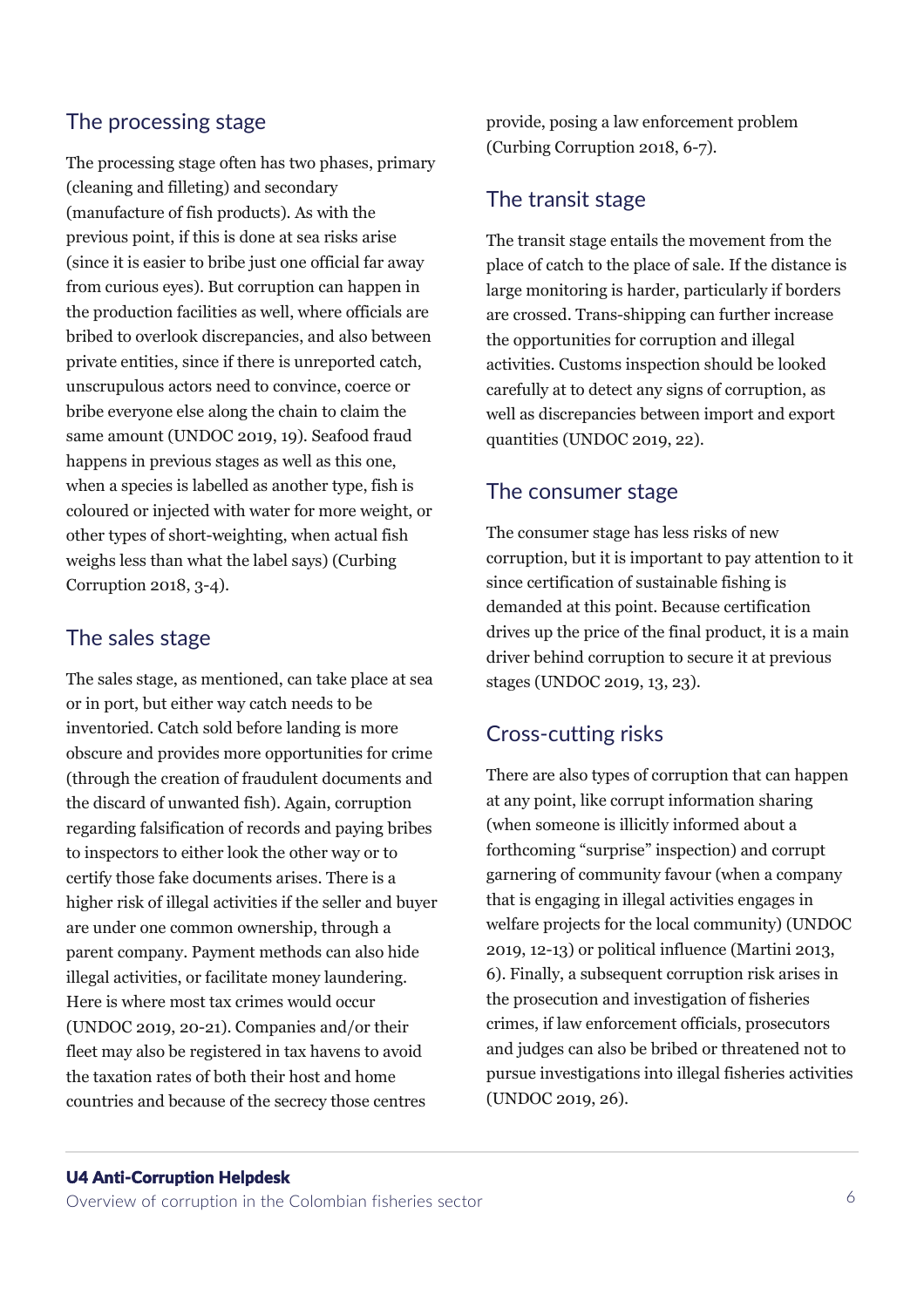#### **Petty corruption**

Petty corruption (Curbing Corruption 2018, 8) is worth mentioning on its own, because it usually affects small fisher households that have to pay to obtain permits or secure access to resources (Mann 2011, 1-2). This type of corruption usually happens at the preparation stage, when fishers have to apply for licenses, or in subsequent stages when they are inspected (Sundström 2013, 464). Although the bribes are not particularly high, their impact on poor households is severe (Mann 2011, 1) as "corruption punishes the poor even as they participate" (Robbins 2000, 439). One study has shown that in Peru, lower income households spend double what wealthier households spend on bribes, and in Colombia the poorest segment of the population can lose 14 per cent of their income paying bribes (Mayerhöffer 2006, 2). In South Africa, this type of corruption is often portrayed as "common knowledge" (Sundström 2013, 464), pointing to its prevalence and ubiquity.

#### **Flags of convenience**

It is important to follow the money flow throughout the described stages to detect where illegal activities are taking place and which interactions are more susceptible to corruption in a given country and context (UNDOC 2019, 23). However, both detecting corruption and tracing the flow money is difficult because of the characteristics of fishing, particularly flags of conveniences and ports of conveniences that make it difficult to know through which states the money is flowing (Martini 2013, 6).

"[Flags of convenience](https://www.itfglobal.org/en/sector/seafarers/flags-of-convenience)" denotes the registration of vessels in a country other than the country of ownership. The chosen country typically has fewer or less stringent regulations regarding fishing

activities or does not enforce existing rules. Many are offshore financial centres, have poor security standards and working conditions and low or no taxes, and offer their flag for sale online (Martini 2013, 3). On top of that, a lack of transparency around beneficial ownership obscures the ultimate identity of the owners complicating the matter further (Fisheries Transparency Initiative 2020, 1).

#### **Trans-shipment**

The distance from land also represents a problem. On the one hand, fishing taking place at high seas and not in territorial waters, like the exclusive economic zone, is unregulated and depends of the good will and certification processes of NGOs with no legal standing. Even inside territorial waters, distance makes it harder to monitor the actual fishing, and many of the transactions after the catch can then take place at sea to avoid control.

Transhipping is the transfer of illegal catch from one vessel to another at sea, which then can be mixed with legal catch for commercialisation, as a way of laundering the fish (Martini 2013, 3). The distance represents a problem for inspectors and observers, who may be bribed but also threatened, which not only leads to IUU but also to poor working conditions and labour abuses. Even when observers could do something, their situation is often a conflict of interest, since their salaries sometimes are paid by the fishing companies they should monitor (Martini 2013, 5).

#### **Ports of convenience**

Similar to flags of convenience are ports of convenience, ports chosen because there is little to no inspection in regard to fishing quotas, fake documents and so on (Martini 2013, 4, 5). The ports of conveniences are allowed to prosper by

#### U4 Anti-Corruption Helpdesk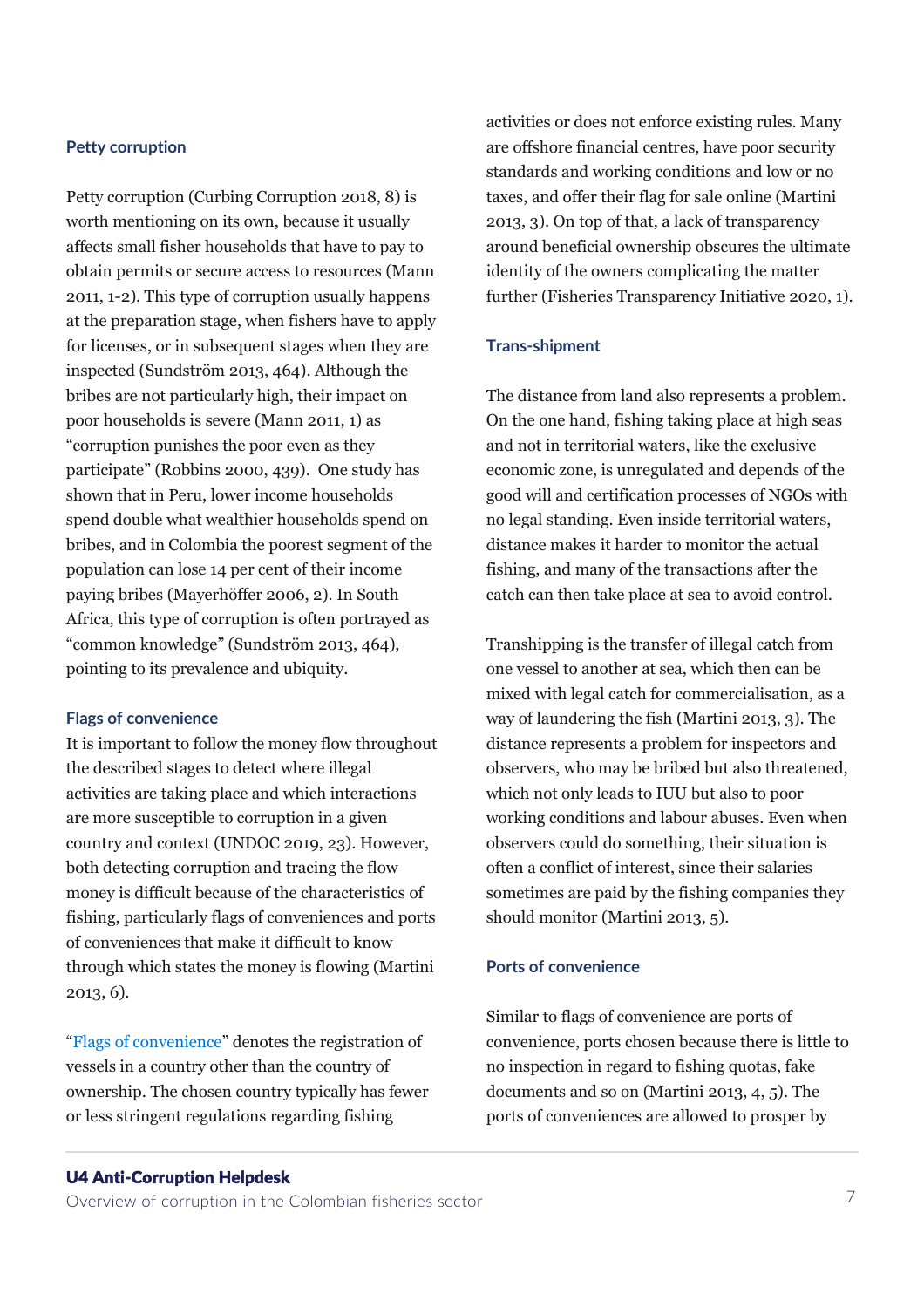some countries not only because of bribes but also because the vessels that land in them engage with the local economy through the use of services in the port, for example buying fuel (Standing 2008, 20).

### **Organised crime**

Finally, there is a link between illicit activities in the fisheries sector and organised crime. This manifests itself in fisheries through fraud (operating different vessels under the same name and license, painting over the name of the ship to make it difficult to recognise) and through flag hopping (re-registering a vessel under a new flag to mislead investigations) (Witbooi et al 2020, 7) as well as by the fact that organised crime has a stake in high profit-low risk illegal activities and can use fisheries to launder ill-gotten money.

# Situation in Colombia

# **Corruption**

According to Transparency International, Colombia ranks under 92nd out of 180 countries with a score of 39 on its Corruption Perceptions Index of 2020. Although there has been some improvement since 2012, in general both the battle against corruption and the efforts for more transparency in public employment and public procurement have not had the expected results, which puts most management processes and institutions in the different subnational levels at risk of corruption (Católico y Santos 2018, 57). Furthermore, organised criminal groups in Latin America are involved in environmental crime (Duri 2020, 2).

# Fisheries and aquaculture

The fisheries sector generates 101,000 direct jobs, with 45,000 additional jobs in operation,

unloading, processing and commercialisation of industrial fishing, and 90,000 additional jobs in aquaculture (WWF-Colombia 2017, 77). Aquaculture has grown considerably in the past years, and in 2019, it represented 171,025 tons in the sector versus 101,408 tons of capture (FAO 2019). The farming of tilapia in fresh water has particularly increased in recent years (WWF-Colombia 2017, 100).

However, the sector remains small compared to Peru and Chile. In 2012, it ranked 81<sup>st</sup> in catch and 72nd in aquaculture out of 229 reported countries and territories (AUNAP 2018, 25). The sector is also small for the Colombian economy, and represents less than one percent of GDP (AUNAP 2018, 27). More than half of the catch comes from industrial fishing (OECD 2016, 10).

# Extent of illegal, unregulated and unreported (IUU) fishing

The depletion of the different salt water and fresh water systems suggest that there is substantial unchecked exploitation. The fisheries landing in the Orinoco basin declined 85% between 1997 and 2009 (WWF-Colombia 2017, 54) and 82.1% of endangered species in the sea are affected by trawling (WWF-Colombia 2017, 57). Furthermore, sharks are being fished in Colombia and there is an important market for illegal fishing of both sharks and tuna, with the Colombian National Navy seizing 122 tons of illegally caught fish over three years (Carrere 2019).

A study conducted by Wielgus et al found that there was a discrepancy between the officially reported fishing and the study's estimates for removal, as large as 1.7 times higher than what FAO presented for the country, and 2.8 times higher in the Colombian Atlantic for the period of 1950-2006

#### U4 Anti-Corruption Helpdesk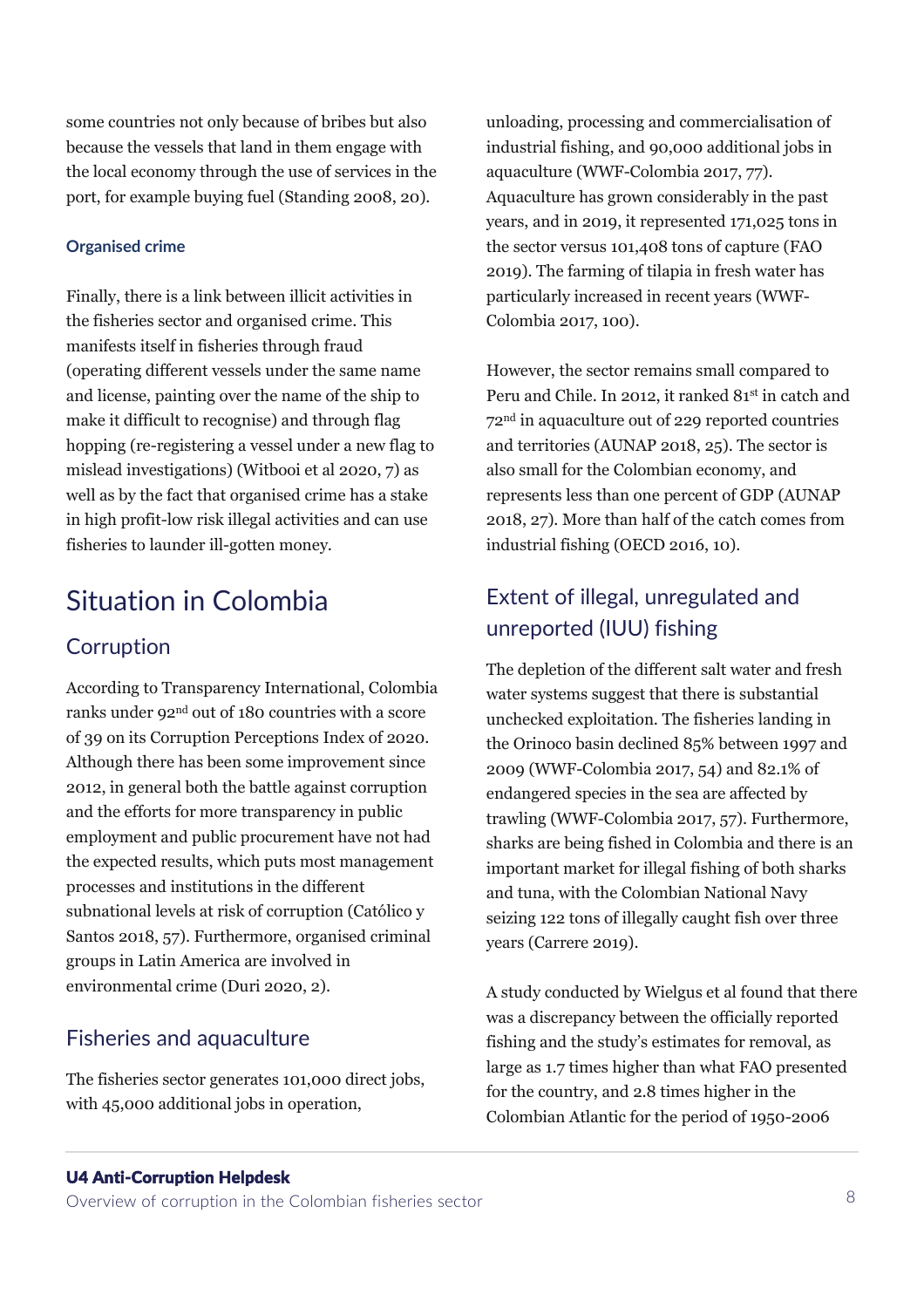(2010, 511). They found that the "retained but unreported by-catch and the discards of the shrimp fisheries are the most important components of unreported catches" (Wielgus et al 2010, 511).

Because Colombia is not a major player in global fisheries, few studies on the subject have been conducted. From the available information, it is clear that vessels engage in IUU in Colombian waters.

# Reported types of corruption in the Colombian fisheries and aquaculture sector

There is not much information regarding corruption in this sector, but from the available information, and the risks studied for a country like Peru (SUNARP & GIZ, 2017), it is possible to identify a number of vulnerable points at the different stages of the value chain proposed by UNDOC (2019). The Colombian fisheries sector has both industrial and artisanal vessels, which present different corruption vulnerabilities. Artisanal vessels tend to be more informal, and thus lack adequate monitoring, but industrial fishing can engage in larger schemes of illegal activities and large-scale corruption.

In Peru, the main threats of asset laundering in the fishing sector are (SUNARP & GIZ, 2017, 23-24):

- 1) illegal extraction;
- 2) illegal processing (fishmeal);
- 3) illegal commercialisation (assets that need to be laundered);
- 4) narcotraffic funding invested in the fishery sector (both asset laundering and drug transport in fishing vessels);
- 5) other illicit activities laundering their assets in the fishery sector;
- 6) dubious clients;
- 7) terrorist activities financed by fishing enterprises.

Both IUU and narcotraffic generate illegal money and assets that need to be laundered, and productive activities can be developed with illegal assets, including fishing (SUNARP & GIZ, 2017, 12).

At the preparation stage, one of the main concerns should be regarding vessels' crews. Informal work in Colombia represents around half of employment in the main cities according to the latest data (DANE 2021). In some cities, informal employment reaches 70% of the working population, illustrating the size of the problem. Both industrial and artisanal fisheries can take advantage of this situation and hire a crew in precarious situation. The licensing to international vessels with more bargaining power than Colombia and the flags of convenience seem to be less of a problem in the country. In 2014, AUNAP issued 13 fishing licenses, 111 to vessels with a Colombian flag and 24 to foreign flags (AUNAP 2018, 44).

At the fishing stage, the Wielgus et al study from 2010 shows a higher risk of corruption and illegal activities that lead to IUU fishing. AUNAP recognises there are deficiencies in the legal framework to mitigate IUU and considers to be a problem the lack of resources to implement monitoring and control systems (AUNAP 2018, 73).

Since IUU can be a very profitable activity, that has mostly flown under the radar in the case of Colombia, an important risk exists that organised crime mafias enter, or have already entered the fishing sector as is the case in Peru, where mafias

# U4 Anti-Corruption Helpdesk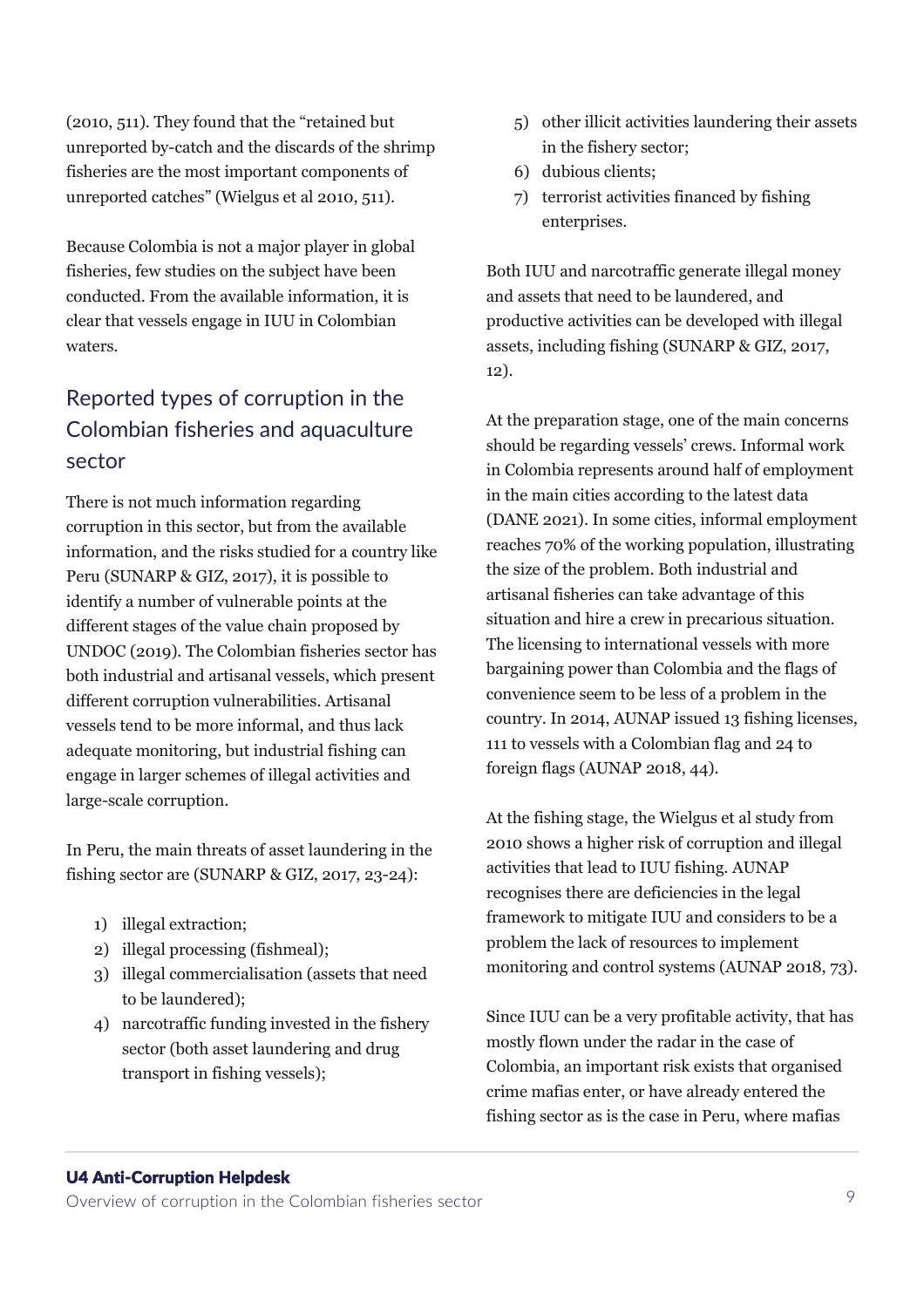have already permeated this sector and are trafficking maritime resources like algae (SUNARP & GIZ, 2017, 31). Fishing sharks was allowed for artisanal fishers until recently (Minagricultura, 2019) but it was banned on 2020 to all types of fishers (Minambiente, 2020). Since the ban is quite recent, it is important to monitor its compliance, particularly since artisanal fishers are usually less controlled. Furthermore, the ranking of Colombia in CPI and other governance indexes should also be a point of concern, since weak governance is an important factor that explains overexploitation in fisheries around the world (Saavedra-Diaz et al 2016, 16).

At the landing stage, an identified vulnerability in Peru was the dearth of appropriate authorities, which limits the control and monitoring of the activities, and unloading zones exist without supervision (SUNARP & GIZ, 2017, 29). In Colombia, where fisheries is still a very small sector in the economy, one can expect this to be more pronounced.

In Colombia, the '[Autoridad Nacional de](https://www.aunap.gov.co/)  [Acuicultura y Pesca'](https://www.aunap.gov.co/) - AUNAP is the Agency in charge of the administration and granting of licences in the fisheries sector, and is part of the Agriculture Ministry, whereas in Peru the highest office for fisheries and aquaculture is a Viceministry located in the Production Ministry. In Colombia, furthermore, the framework for the commercialisation of maritime resources has not been constant and several entities are in charge of the sector management (Cardenas 2020, 6). A previous agency of the sector, INCODER, only existed for 13 years, and was already replacing previous entities (Medina, 2016). This and the fact that different authorities make different decisions (Carrere 2019), can cause confusion among relevant actors.

Regarding the processing stage, there is not enough information in the case of Colombia to make an educated assessment of possible risks. Unlike Peru, its fishmeal industry is rather small and only produces it for national consumption, a demand that sometimes has to be supplemented with imports from Peru and Chile (Luna & Vega, 2010). This provides fewer incentives for corruption at the processing level, since there is no illegal catch to launder back into the fishmeal factories or to process in informal ones as in Peru. This is not to say that there are no corruption risks, but that more data and information need to be collected in order to assess what forms it could take.

At the sales stage one of the biggest risks in Colombia would be money laundering (IMF-GAFILAT 2018). The laundering of assets both from IUU and from other illegal activities, in particular drug trafficking, should be considered as one of the main risks for corruption in the fisheries sector, as it is in Peru (SUNARP & GIZ, 2017, 36- 37). Colombia could consider adapting its anticorruption and anti-money laundering strategies to the specificities of the fishing sector.

The risk at the transit stage is for the IUU to be put back into the system somewhere else and for fishing vessels to be used for other purposes. For example, according to judicial investigations, a network of fishermen in Santa Marta serviced criminal organisations, by camouflaging narcotics in the structures of vessels landing in the port (Caracol Radio 2020). Cocaine originated in Colombia has also found its way to the U.S. market in artisanal fishing vessels from Venezuela to Trinidad and Tobago (Witbooi et al 2020, 12) and since this is more profitable than fishing fishermen have been involved in transporting drugs. Illegal groups may also use fishing equipment for the drug

### U4 Anti-Corruption Helpdesk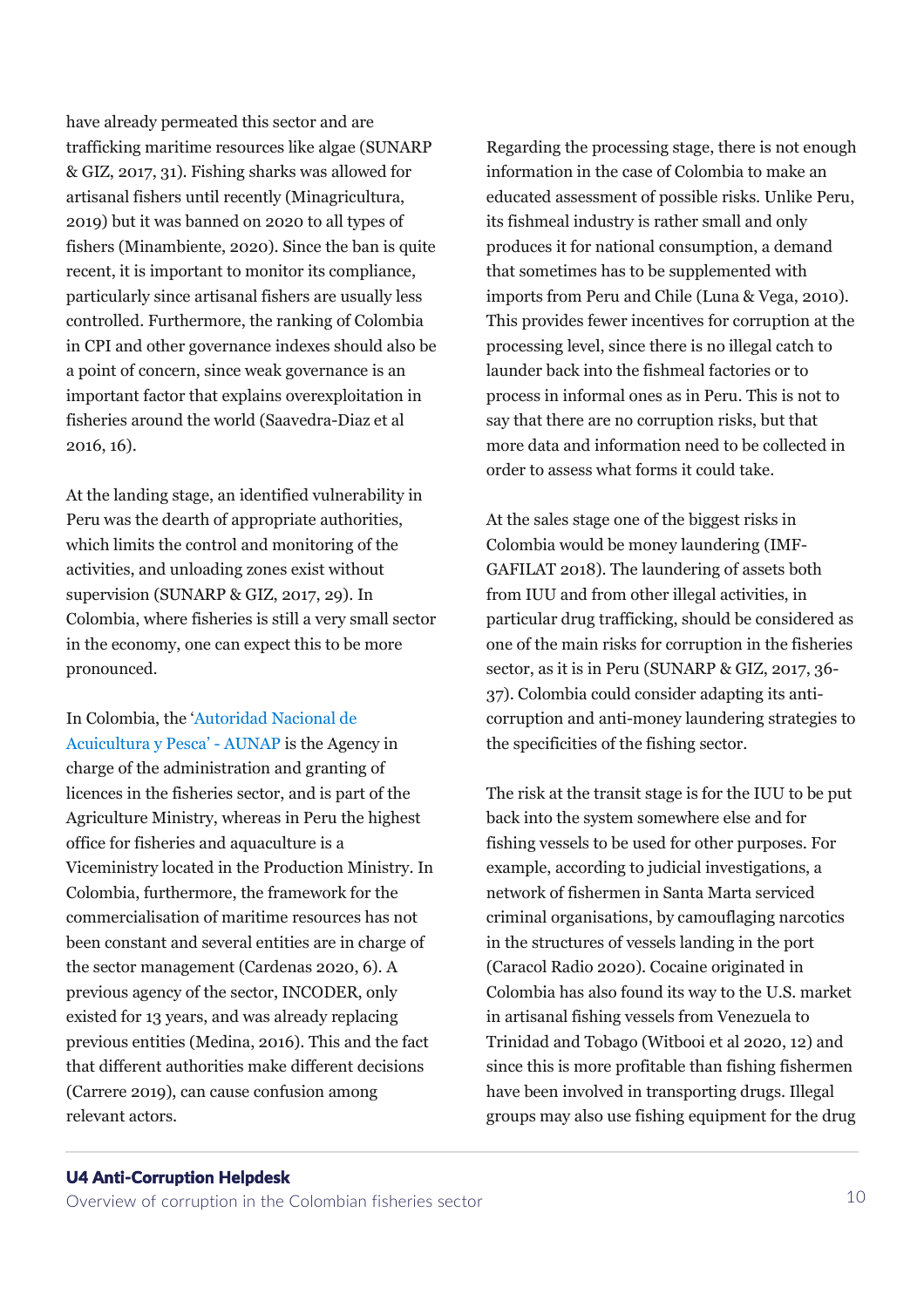trade (Saavedra-Diaz 2012, 275. The Colombian navy had to launch a task force against drug trafficking in the Caribbean, showing the opportunities the sea provides for these illegal activities (Colombian National Navy 2015). Finally, migrant smuggling (Witbooi et al 2020, 13) should also be considered at this stage, especially considering the deteriorating Venezuelan situation and its outflow of immigrants.

At the consumer stage, not enough information is available to judge the possible risks of corruption, but considering the size of some of the fishing communities living on the coast of Colombia, it is important to address the question of food security, as fish ends up in the cities, even landlocked ones like Bogota, to the detriment of local communities.

Transversal to all stages, corruption possibilities regarding both the investigation and prosecution of illegal activities in the sector should be taken into account (UNDOC 2019, 26). Although Colombia has been a prominent player in the push for an international corruption court, the Lava Jato scandals that have touched the country and its politicians are yet to be resolved, and witness tampering and assassinations have undermined the investigations (Notimerica 2019).

# Key players in the Colombian fisheries sector

### **Large enterprises**

There has been some criticism regarding the power industrial fishing has over extraction quotas in Colombia, which end up being too large according to some (Carrere 2019), but overall the sector remains small.

#### **Artisan fishermen**

According to AUNAP, commercial artisanal fishery is commercial fishery in small scale, using minor methods of fishery (in Cardenas 2020, 15). It is not only an economic activity but also the source of food security for more than 1 million Colombians (WWF-Colombia 2017, 77). About half of the product of the sector comes from artisanal fishery, which makes artisan fishermen important actors, particularly in terms of petty corruption. To combat both corruption and IUU fishing, given the relative size of artisan fishing, any initiative to reform the sector and tackle corruption would do well to engage them.

By providing artisanal fishermen with knowledge and power, they will increase their participation in governance processes and thus be able to influence the decisions that affect them (Mann 2011, 4). This can improve the monitoring and enforcing of legislation, since the actors involved in the actual fishing will be more invested in the regulation and more likely to abide by something they helped create. In a similar vein, it is crucial to understand the local practices and how the framing of "responsible fishing" can disempower other social control mechanisms at those levels (Satizabal 2018). Satizabal studies how this clear-cut distinction between responsible and irresponsible fishing has not taken into account local fishing dynamics nor social responsibility, leading to the necessity of external enforcement of fisheries governance instead of relying on local place-based mechanisms (2018, 50, 56).

### **Politicians**

Undue political influence can happen through lobbying, conflict of interest or bribery. Fishermen "have observed how they have been used by politicians and local administrations to gain

#### U4 Anti-Corruption Helpdesk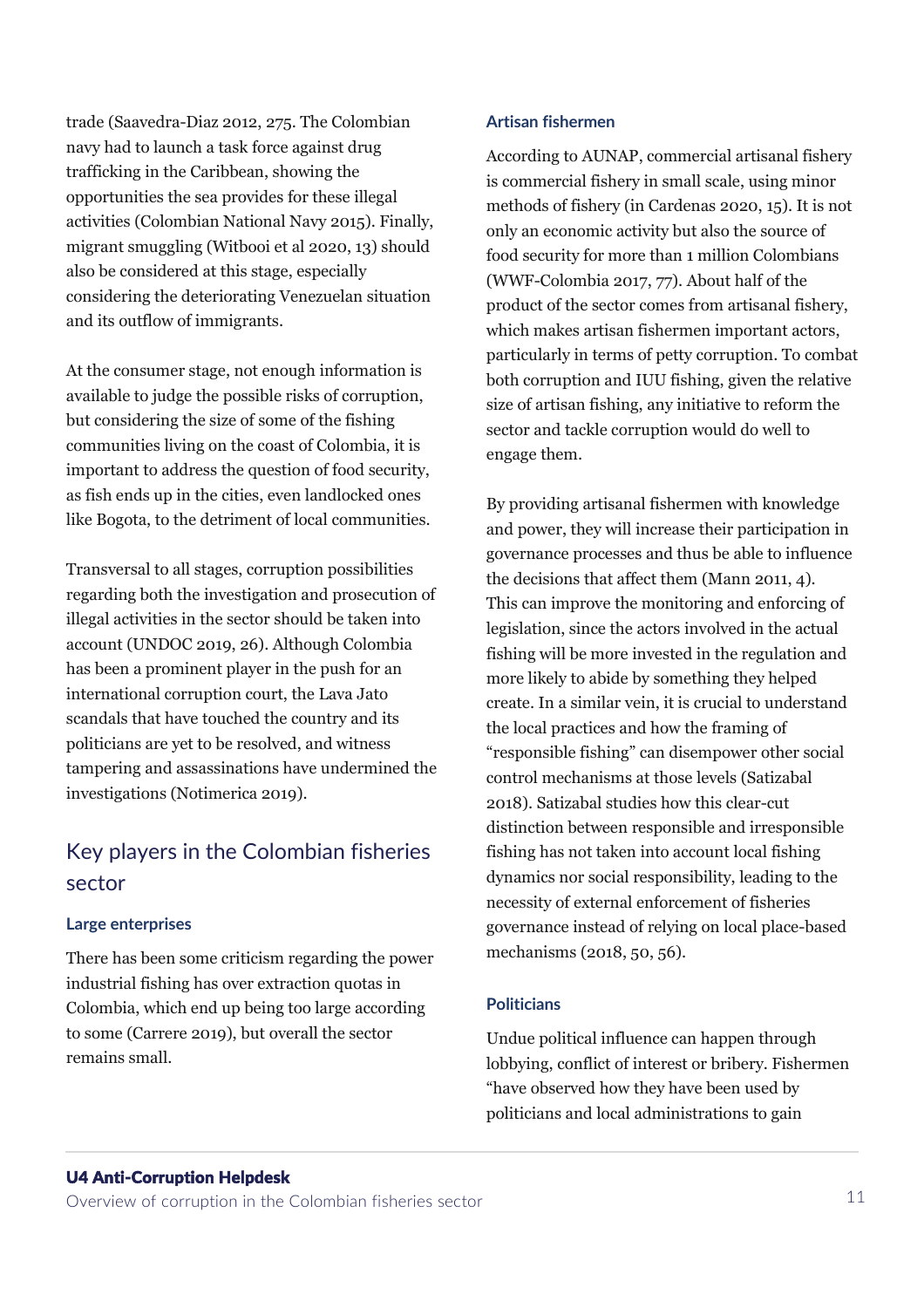economic resources (Saavedra-Diaz 2012, 275). For example, the congressman Milton Lopez was suspended from office for demanding agreements for his own foundation that sought to attract foreign investment to fisheries, without the proper permits and to the detriment of artisanal fishermen (Fiscalia 2019).

### **Community-based Organisations**

Jimenez & Saavedra-Diaz find that the fisher organisations that were involved in the adoption of responsible fishing practices were more engaged with its adoption and they motivated fishers to accept these regulations (2019, 6). The involvement of the actors closer to activities is always important and can prevent petty corruption at that level.

# Entry points to advance transparency and reduce corruption in the Colombian fisheries sector

# Reform paths

Once corruption risks have been assessed throughout the value chain, and the most widespread or damaging illicit behaviours have been identified, various approaches to advancing transparency and reducing corruption in the sector can be considered.

An important consideration is to develop a multistakeholder initiative that directly engages fishing communities to ensure that reforms reflect their concerns and win broader support for anticorruption measures (Curbing Corruption 2018, 10). As has been previously mentioned, this is even more important when dealing with petty corruption at the artisanal fisheries level. Petty

corruption is better fought through transparency and accountability at the local level (Mann 2011, 1) and through the engagement of local actors. Citizen participation is especially important in decisions regarding licenses and permits, and it should be accompanied by more monitoring and reporting mechanisms, the strengthening of local government structures, the enhancement of sanctions, raising societal awareness and closely working with civil society (Mann 2011, 2).

When dealing with small communities, it is important to keep in mind the cultural aspects of some of these transactions and the close ties between government and public servants and local fishers; as well as their customs. According to Satizabal (2018, 53) currently the policy governing fisheries in Colombia does not sufficiently include fishing communities in its decisions.

To tackle larger scale corruption, and in particular deal with financial crimes and money laundering in the sector, some key actions that can be undertaken by governments are (SUNARP & GIZ, 2017, 44):

- Adapt the normative of money laundering to the sector, considering the particularities of its value chain and where and when money exchanges hands
- Assign and monitor individual quotas to all vessels, instead of for example using overall quotas of a particular species
- Give proper training on these issues, particularly on financial crimes and money laundering, to all institutions, particularly at the local level
- Fixed points to land and unload
- Increased auditing (for example satellite monitoring and highway control)
- Registry of sellers

### U4 Anti-Corruption Helpdesk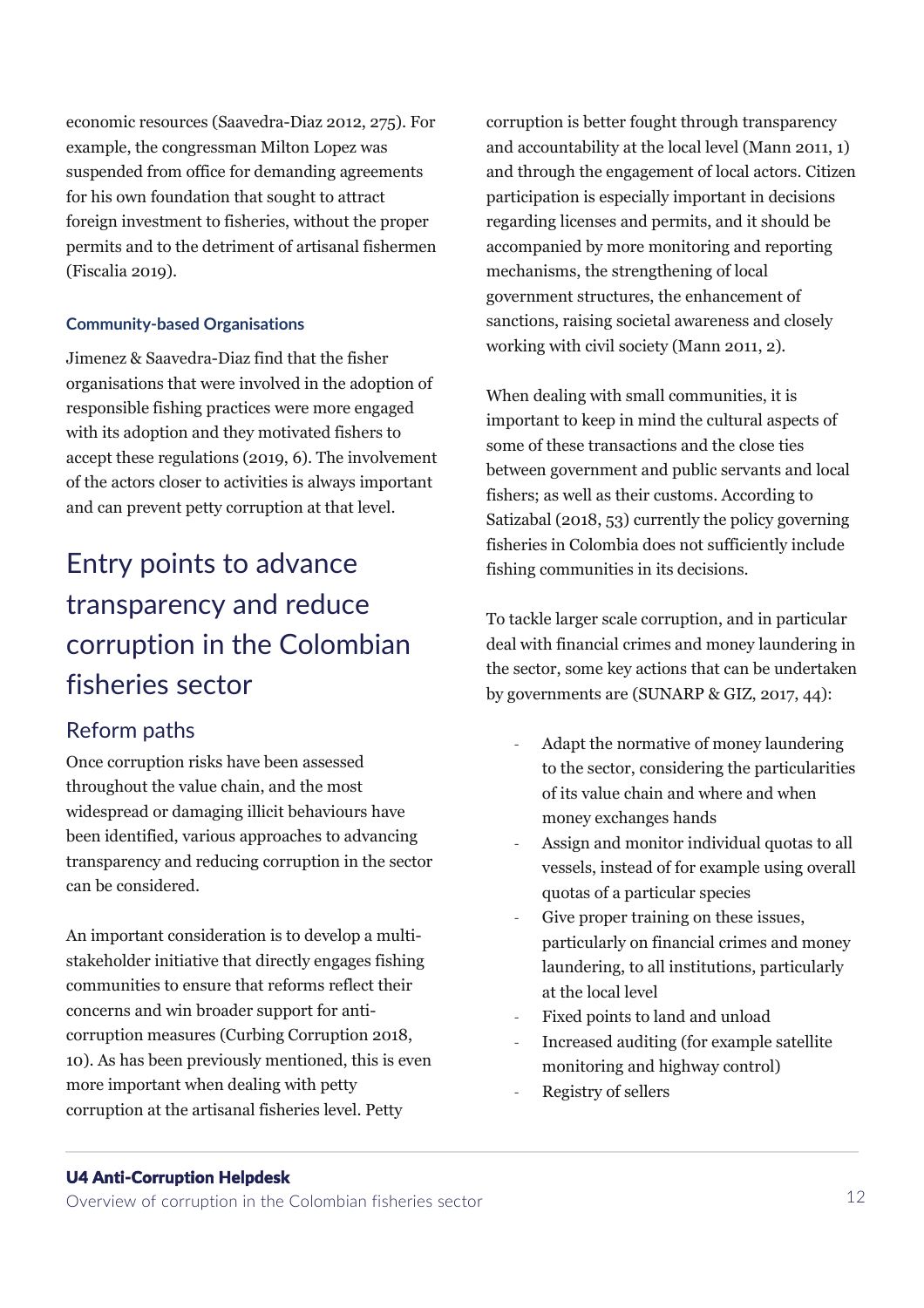Support for whistleblowers is also critical (Mann 2011, 6-7). Unfortunately, Colombian national legislation on whistleblower protection is disperse and scarce, and although it is mandatory for public servants to report any form of corruption, the current reward system for informants outside the public service offers little incentives for report, as investigations can take time and not end in prosecution. More importantly, although the legislation considers the protection of informants, there are no concrete programs that enforce this (Corporación Transparencia por Colombia 2020, 11-13).

There are three major channels to monitor and improve standards in the industry:

1) Tracking initiatives such as [Global Fishing](https://globalfishingwatch.org/)  [Watch](https://globalfishingwatch.org/) - GFW who promote the use of technology that visualises, tracks and shares data on global fishing activity, which can help detect transhipping. Governments are in possession of tracking data, GFW tries to persuade them to publish this data for more effective monitoring. Their aim is to monitor both industrial and small-scale ocean-going vessels by 2030 using satellite technology and machine learning. They combine [data](https://globalfishingwatch.org/our-technology/) from the automatic identification system with information from vessel monitoring systems that are operated by governments. In 2018, the GFW released its first public fishing effort data and it included more than 140 million hours of fishing, making it the first global footprint of commercial fishing activity. By 2020, their efforts had yielded an updated dataset which covered from 2012 until 2020 and had over 328 million hours of fishing across the globe (GFW 2021).

Colombia is not yet fully engaged but [entered into a](https://globalfishingwatch.org/press-release/new-partnership-to-strengthen-transparency-in-fisheries-in-the-eastern-tropical-pacific/)  [Memorandum of Understanding in 2018](https://globalfishingwatch.org/press-release/new-partnership-to-strengthen-transparency-in-fisheries-in-the-eastern-tropical-pacific/) to collaborate with GFW and Pacifico, a foundation

made of four environmental funds, in an effort to advance transparency in the fishery sector (Bladen 2018). Colombia could fully commit [as Costa Rica](https://globalfishingwatch.org/press-release/costa-rica-mou/)  [did in 2020.](https://globalfishingwatch.org/press-release/costa-rica-mou/)

2) Certification initiatives like the Marine Stewardship Council, that has an office in Bogota, which provide a sustainable fishing label on the final product for consumers who want to buy seafood not obtained through IUU fishing. The MSC certification checks all companies of the supply chain and provides the final sea product with a certification of its sustainability. Unfortunately, there are some reports that the certification process is not optimal (Open Letter to MSC, 2018), and can be subject to the many risks of corruption previously described.

3) Transparency standards and principles like FiTI's standard. The [Fisheries Transparency](https://fisheriestransparency.org/)  [Initiative](https://fisheriestransparency.org/) – FiTI, seeks to complement efforts to achieve a responsible fisheries governance, by increasing transparency and inclusiveness in the sector. At its core lies the FiTI's standard, an agreement on what information needs to be made available by public authorities.

Governments are encouraged to make information publicly available on twelve points: 1) public registry of national fisheries laws, regulations and official policy documents; 2) fisheries tenure arrangements; 3) foreign fishing access agreements, 4) the state of fisheries resources; 5) large-scale fisheries; 6) small-scale fishing; 7) postharvest sector and fish trade; 8) fisheries law enforcement; 9) labour standards; 10) fisheries subsidies; 11) official development assistance; 12) beneficial ownership.

FiTI is in preliminary discussions with Colombian authorities, who seem receptive to FiTI's approach.

### U4 Anti-Corruption Helpdesk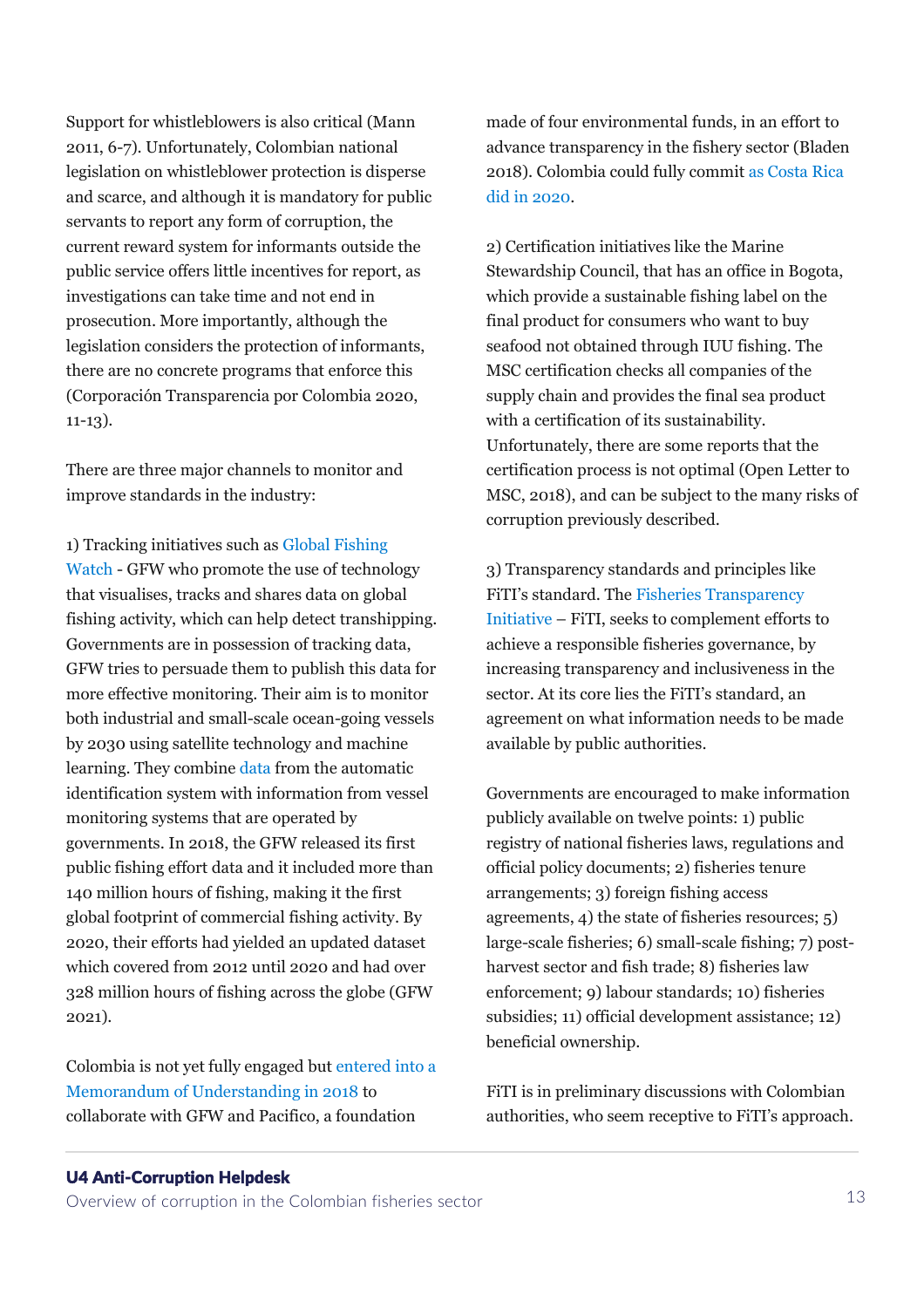FiTI is already working with governments in Peru, Mexico and Ecuador on a transparency assessment of the sector, called "[Taking Stock](https://fisheriestransparency.org/programme-taking-stock-public-disclosure-of-fisheries-management-information)". This assessment tool could be used in Colombia too. Although such initiatives are important, they need to be accompanied by complementary measures, as the experience with the Extractive Industries Transparency Initiative (EITI) has shown (López-Cazar et al 2021, 11).

Finally, since the US and the EU are two of the largest markets for seafood and seafood products, it is also important that they regulate the fishing of their own vessels in host countries and demand that IUU is avoided. Their regulations need to consider what goes on at producer countries and their legislations (Curbing Corruption 2018, 6). The EU has put in place such a regulation, by which states that cannot demonstrate they are regulating fisheries and avoiding IUU are warned and eventually could be banned from exporting to the EU, but its effects are not yet established and it is feared that political considerations come into play when banning a country, or not banning another (Standing 2015, 22).

In addition, identifying international efforts that are trying to tackle corruption in the fisheries sector and seeking to align initiatives in Colombia with these could help reduce corruption (Curbing Corruption 2018, 15). The following table presents a non-exhaustive list of some additional important non-governmental international actors in this regard.

| <b>Organisation for</b> | The OECD has a Task     |
|-------------------------|-------------------------|
| <b>Economic Co-</b>     | Force on Tax Crime      |
| operation and           | (Martini 2013, 7) and a |
| Development -           | group focused on anti-  |
| <b>OECD</b>             | corruption (Curbing     |

|                            | Corruption 2018, 15).<br>Colombia is currently<br>on the path towards<br><b>OECD</b> accession and<br>concrete steps to<br>combat corruption and<br>financial crimes in the<br>fisheries sector could<br>be discussed. |  |  |
|----------------------------|------------------------------------------------------------------------------------------------------------------------------------------------------------------------------------------------------------------------|--|--|
| <b>United Nations</b>      | As part of its mission                                                                                                                                                                                                 |  |  |
| <b>Office on Drugs and</b> | to make the world safer                                                                                                                                                                                                |  |  |
| <b>Crime - UNODC</b>       | from drugs, crime,                                                                                                                                                                                                     |  |  |
|                            | corruption and                                                                                                                                                                                                         |  |  |
|                            | terrorism, UNODC has                                                                                                                                                                                                   |  |  |
|                            | a campaign targeting                                                                                                                                                                                                   |  |  |
|                            | fisheries crime and has                                                                                                                                                                                                |  |  |
|                            | investigated the                                                                                                                                                                                                       |  |  |
|                            | subject.                                                                                                                                                                                                               |  |  |
| <b>International</b>       | The ITF reports on flag                                                                                                                                                                                                |  |  |
| <b>Transport Workers'</b>  | of convenience                                                                                                                                                                                                         |  |  |
| <b>Federation - ITF</b>    | countries and                                                                                                                                                                                                          |  |  |
|                            | campaigns for better                                                                                                                                                                                                   |  |  |
|                            | working conditions in                                                                                                                                                                                                  |  |  |
|                            | fishing vessels.                                                                                                                                                                                                       |  |  |
| <b>Cape Town</b>           | An agreement with                                                                                                                                                                                                      |  |  |
| <b>Agreement</b>           | mandatory safety                                                                                                                                                                                                       |  |  |
|                            | measures for fishing                                                                                                                                                                                                   |  |  |
|                            | vessels of 24 meters                                                                                                                                                                                                   |  |  |
|                            | and longer. It seeks to                                                                                                                                                                                                |  |  |
|                            | improve the safety of<br>life at sea for fishers                                                                                                                                                                       |  |  |
|                            | and is seen as a key                                                                                                                                                                                                   |  |  |
|                            | tool in fighting IUU                                                                                                                                                                                                   |  |  |
|                            | fishing (SDG                                                                                                                                                                                                           |  |  |
|                            | Knowledge Hub 2019),                                                                                                                                                                                                   |  |  |
|                            | since poor safety                                                                                                                                                                                                      |  |  |
|                            | standards are                                                                                                                                                                                                          |  |  |
|                            | associated with IUU                                                                                                                                                                                                    |  |  |
|                            | fishing (Pew Trusts                                                                                                                                                                                                    |  |  |
|                            | 2019).                                                                                                                                                                                                                 |  |  |

# U4 Anti-Corruption Helpdesk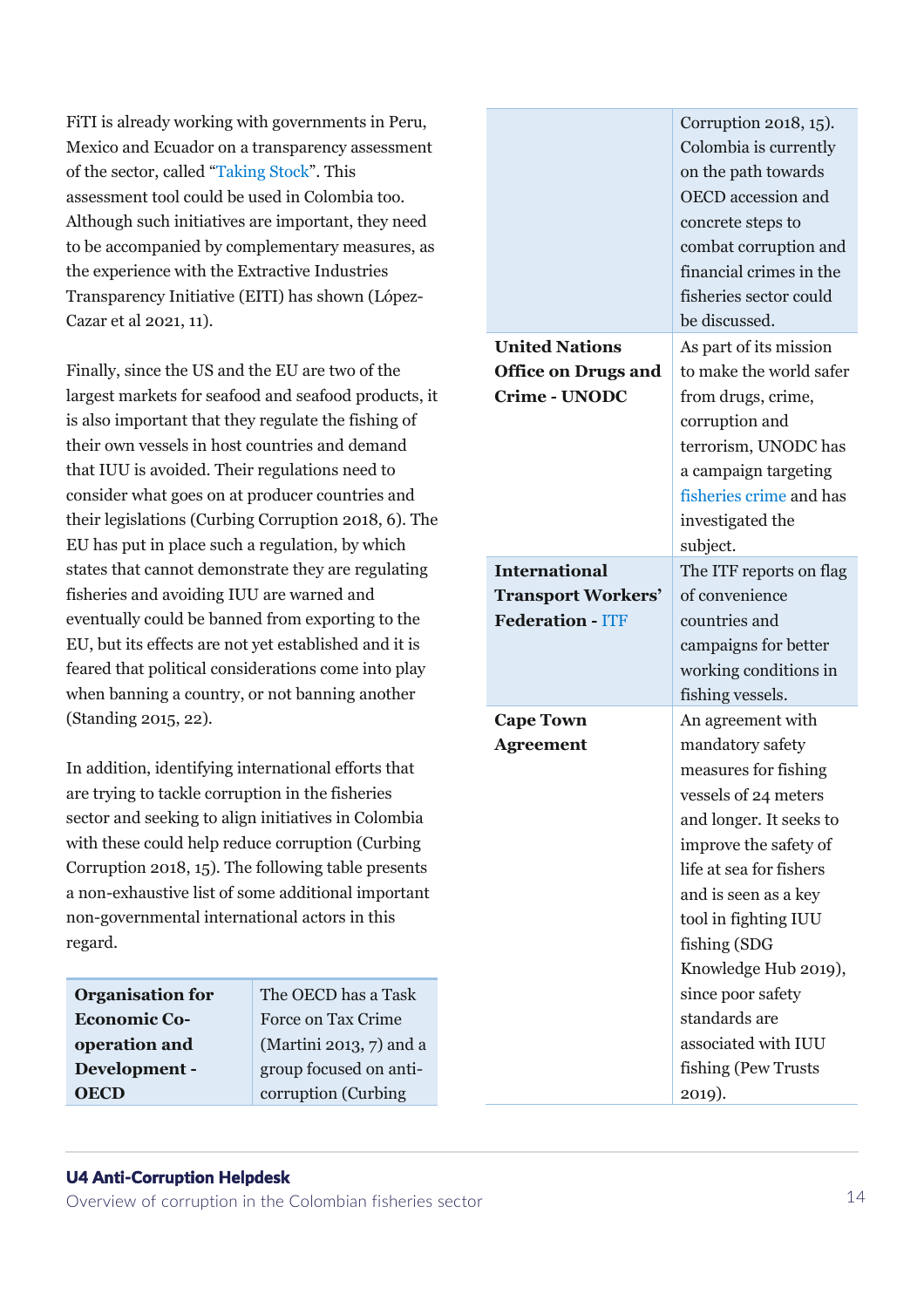| <b>Trygg Mat</b>                                             | Norwegian Foundation<br>working on sustainable<br>fisheries and IUU. It<br>focuses on identifying,<br>investigating and<br>analysing illegal fishing<br>operations and<br>fisheries crime.                                                                                                                                                                                                                                                                                           | <b>Access to</b><br><b>Information, Public</b><br><b>Participation and</b><br>Justice in<br><b>Environmental</b><br><b>Matters in Latin</b><br><b>America</b> | agreement seeks,<br>among others, to<br>guarantee<br>environmental<br>information access and<br>public participation in<br>environmental<br>decisions. It has yet to                                                                                                                                                                                                                                                                                                |
|--------------------------------------------------------------|--------------------------------------------------------------------------------------------------------------------------------------------------------------------------------------------------------------------------------------------------------------------------------------------------------------------------------------------------------------------------------------------------------------------------------------------------------------------------------------|---------------------------------------------------------------------------------------------------------------------------------------------------------------|---------------------------------------------------------------------------------------------------------------------------------------------------------------------------------------------------------------------------------------------------------------------------------------------------------------------------------------------------------------------------------------------------------------------------------------------------------------------|
| <b>Pew Charitable</b><br><b>Trust</b>                        | Ending IUU fishing is a<br>part of Pew's<br>international<br>conservation program.<br>They are working to<br>develop a fisheries<br>international regime to<br>achieve this, through<br>cooperation between<br>partners, due diligence<br>by seafood buyers and<br>making sure<br>authorities have the<br>necessary tools to<br>punish the activity. The<br>idea is to develop an<br>enforcement system<br>with information even<br>for the most resource-<br>limited officials (Pew | <b>Coalition for Fair</b><br><b>Fisheries</b><br><b>Arrangements</b><br><b>Transparentsea.org</b>                                                             | be ratified by<br>Colombia.<br>A coalition of NGOs<br>that studies the<br>impacts of fisheries on<br>small-scale fishing<br>communities (Curbing<br>Corruption 2018, 17)<br>and seeks to increase<br>transparency and<br>accountability (Martini<br>2013, 7). Considering<br>the size of small-scale<br>fisheries in Colombia,<br>this could be a good<br>entry point.<br>A vessel tracking tool<br>and data sharing<br>platform developed by<br>the WWF and navama |
| Environmental<br><b>Justice Foundation</b><br>$-$ <b>EJF</b> | Trusts 2017).<br>EJF seeks to put the<br>spotlight on<br>environmental and<br>human right abuses.<br>EJF is working to end<br>illegal fishing and they<br>provide support to<br>authorities and                                                                                                                                                                                                                                                                                      | <b>Open Government</b>                                                                                                                                        | that would enhance the<br>transparency fishing<br>activities transparent.<br>The WWF already has<br>long history in<br>Colombia, where it<br>began working on<br>1964.<br>Colombia has been                                                                                                                                                                                                                                                                         |
| <b>Regional</b><br><b>Agreement on</b>                       | evidence to prosecute<br>IUU.<br>Also known as the<br>"Escazu Accord", the                                                                                                                                                                                                                                                                                                                                                                                                           | Partnership                                                                                                                                                   | committed to adopt<br><b>Open Contracting Data</b><br>Standard - OCDS that<br>seeks to ensure the                                                                                                                                                                                                                                                                                                                                                                   |

# U4 Anti-Corruption Helpdesk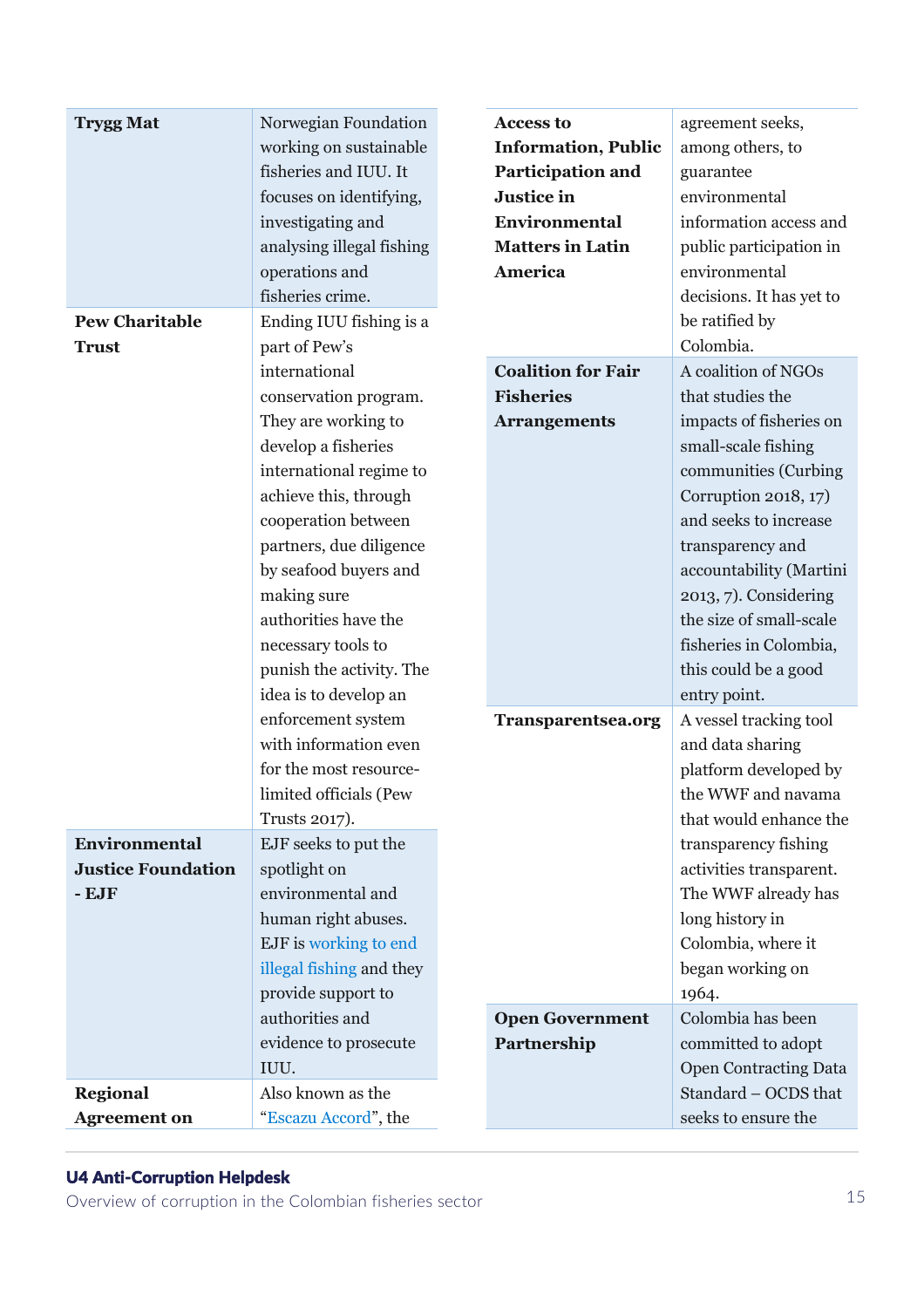|                                                                                    | transparency of public<br>contracts, and<br>unpublished contracts<br>are declared<br>unenforceable<br>(McDevitt & Marin<br>2016, 6-7). It has also<br>committed itself to<br>establish an<br>anticorruption<br>observatory McDevitt<br>& Marin 2016, 7).                                                                              |  | <b>Fisheries Economics</b><br><b>Research Unit (FERU)</b><br>of the University of<br>British Columbia to<br>conduct research into<br>the scale, form, and<br>impacts of distant<br>water fishing fleet<br>(DWF) operations<br>within specific priority<br>geographies around<br>the world. |
|------------------------------------------------------------------------------------|---------------------------------------------------------------------------------------------------------------------------------------------------------------------------------------------------------------------------------------------------------------------------------------------------------------------------------------|--|--------------------------------------------------------------------------------------------------------------------------------------------------------------------------------------------------------------------------------------------------------------------------------------------|
|                                                                                    | Colombia's OGP action<br>plan does not include<br>measures related to<br>fishery, but other<br>countries such as the<br>Seychelles have them,<br>so this could be an<br>entry point.                                                                                                                                                  |  |                                                                                                                                                                                                                                                                                            |
| <b>Targeting Natural</b><br><b>Resource</b><br><b>Corruption (TNRC)</b><br>Project | This USAID project<br>covers anti-corruption<br>and marine fisheries,<br>in addition to forestry<br>and wildlife, and<br>provides further<br>materials and research<br>for practitioners. Some<br>of the associate awards<br>of this project cover<br>anti-corruption<br>approaches for marine<br>fisheries in specific<br>countries. |  |                                                                                                                                                                                                                                                                                            |
| <b>USAID</b>                                                                       | <b>USAID's Measuring</b><br>Impact II (MI2) project<br>and USAID's Marine<br>Conservation and<br><b>Fisheries Management</b><br><b>Community of Practice</b><br>are working with the                                                                                                                                                  |  |                                                                                                                                                                                                                                                                                            |

# U4 Anti-Corruption Helpdesk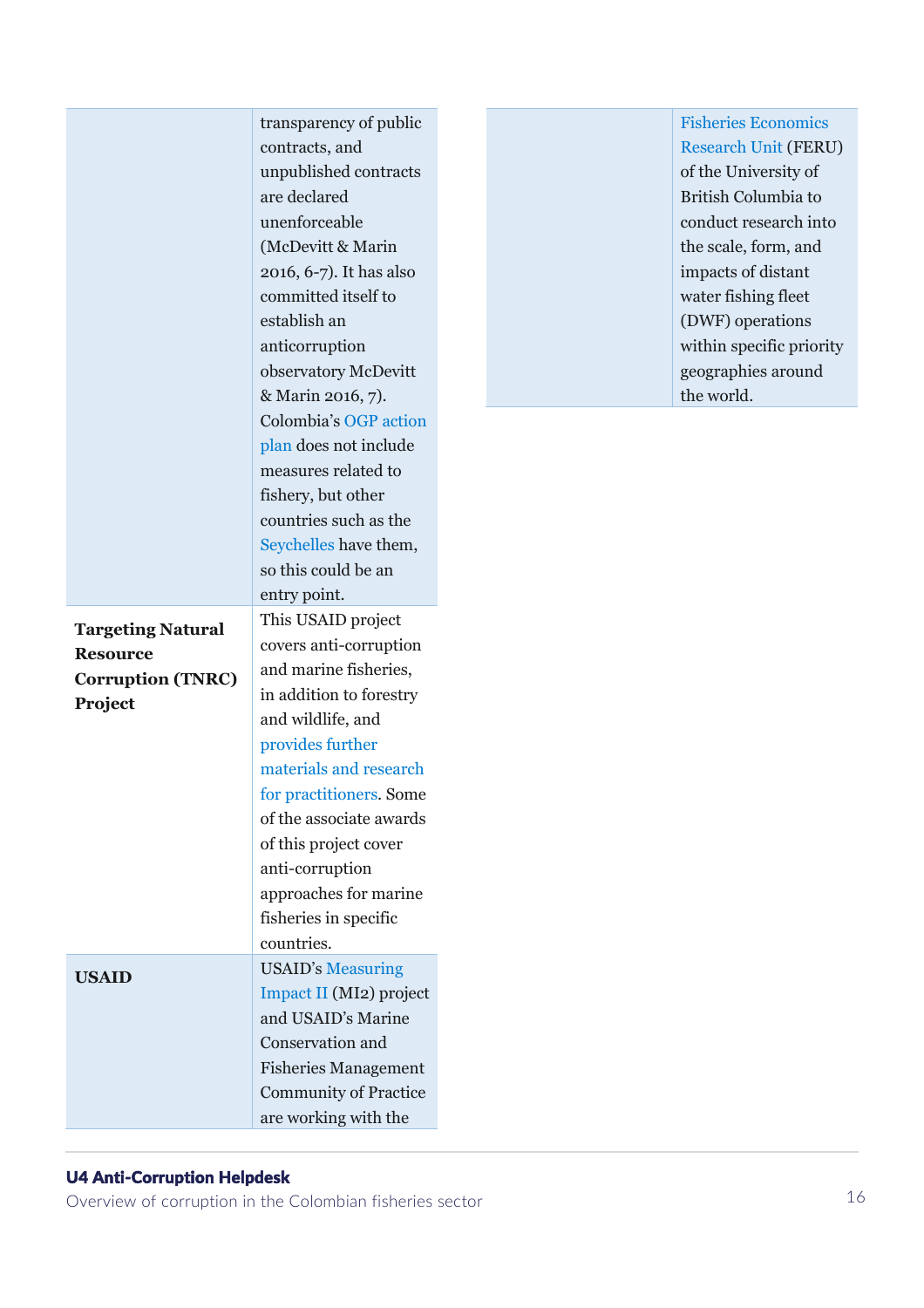# References

AUNAP. 2018. "[Política integral para el desarrollo](https://www.aunap.gov.co/2018/politica-integral-para-el-desarrollo-de-la-pesca-sostenible-en-colombia.pdf)  [de la pesca sostenible en Colombia](https://www.aunap.gov.co/2018/politica-integral-para-el-desarrollo-de-la-pesca-sostenible-en-colombia.pdf)"

Bladen, Sarah. 2018. [New Partnership to](https://globalfishingwatch.org/press-release/new-partnership-to-strengthen-transparency-in-fisheries-in-the-eastern-tropical-pacific/)  [Strengthen Transparency in Fisheries in the](https://globalfishingwatch.org/press-release/new-partnership-to-strengthen-transparency-in-fisheries-in-the-eastern-tropical-pacific/)  [Eastern Tropical Pacific.](https://globalfishingwatch.org/press-release/new-partnership-to-strengthen-transparency-in-fisheries-in-the-eastern-tropical-pacific/)

Caracol Radio. 2020. [Conozca la 'seducción' del](https://caracol.com.co/emisora/2020/09/14/santa_marta/1600082097_357611.html)  [narcotráfico hacia los pescadores de Santa Marta.](https://caracol.com.co/emisora/2020/09/14/santa_marta/1600082097_357611.html)

Cárdenas, Juan José. 2020. "Estado normativo para el uso ornamental de camarones de agua dulce en Colombia". Thesis, Business Administration, Economic and Administration Program, El Bosque University, Bogota, Colombia.

Carrere, Michelle. 2019. "[Weak Governance](https://news.mongabay.com/2019/04/weak-governance-undermines-south-americas-ocean-ecosystems/)  [Undermines South America's Ocean Ecosystems"](https://news.mongabay.com/2019/04/weak-governance-undermines-south-americas-ocean-ecosystems/). Mongbay Series: Sea Change.

Católico, Diego y Gerardo Santos. 2018. "La corrupción y la transparencia de las administraciones públicas: un estudio empírico en territorios de paz en Colombia." Estudios de Derecho, Vol. 75, No. 166, pp. 52-76.

Compliance. 2019. Lavado de activos en 2019 superaría los \$ 6, billones, denuncia la Fiscalía en [https://www.compliance.com.co/lavado-de](https://www.compliance.com.co/lavado-de-activos-en-2019-superaria-los-63-billones-denuncia-la-fiscalia/)[activos-en-2019-superaria-los-63-billones](https://www.compliance.com.co/lavado-de-activos-en-2019-superaria-los-63-billones-denuncia-la-fiscalia/)[denuncia-la-fiscalia/](https://www.compliance.com.co/lavado-de-activos-en-2019-superaria-los-63-billones-denuncia-la-fiscalia/)

Corporación Transparencia por Colombia. 2020. "La denuncia de la corrupción y la protección al denunciante en Colombia." [https://transparenciacolombia.org.co/wp](https://transparenciacolombia.org.co/wp-content/uploads/doc-caracterizacion-denuncia.pdf)[content/uploads/doc-caracterizacion-denuncia.pdf](https://transparenciacolombia.org.co/wp-content/uploads/doc-caracterizacion-denuncia.pdf)

Curbing Corruption. 2018. Fisheries sector review as of 7-10-2018 <https://curbingcorruption.com/sector/fisheries/>

DANE. 2021. Empleo informal y seguridad social: Información diciembre 2020 – febrero 2021 en: [https://www.dane.gov.co/index.php/estadisticas](https://www.dane.gov.co/index.php/estadisticas-por-tema/mercado-laboral/empleo-informal-y-seguridad-social)[por-tema/mercado-laboral/empleo-informal-y](https://www.dane.gov.co/index.php/estadisticas-por-tema/mercado-laboral/empleo-informal-y-seguridad-social)[seguridad-social](https://www.dane.gov.co/index.php/estadisticas-por-tema/mercado-laboral/empleo-informal-y-seguridad-social)

Donlan, C. Josh, Chris Wilcox, Gloria M. Luque & Stefan Gelcich. 2020. [Estimating Illegal Fishing](https://www.nature.com/articles/s41598-020-69311-5)  [From Enforcement Officers.](https://www.nature.com/articles/s41598-020-69311-5) Scientific Reports 10. July 27, 2020.

Duri, Jorum. 2020. "Corruption and environmental crime in Latin America" Helpdesk Answer

FAO. 2019. [Country Overview Colombia.](http://www.fao.org/fishery/facp/COL/es#CountrySector-Overview)

Fiscalía General de la Nación. 2019. [Por actos de](https://www.fiscalia.gov.co/colombia/seccionales/por-actos-de-corrupcion-en-san-andres-islas-fueron-condenados-dos-exgobernadores-y-18-personas-mas-estan-privadas-de-la-libertad/)  [corrupción en San Andrés Islas fueron condenados](https://www.fiscalia.gov.co/colombia/seccionales/por-actos-de-corrupcion-en-san-andres-islas-fueron-condenados-dos-exgobernadores-y-18-personas-mas-estan-privadas-de-la-libertad/)  [dos exgobernadores y 18 personas más están](https://www.fiscalia.gov.co/colombia/seccionales/por-actos-de-corrupcion-en-san-andres-islas-fueron-condenados-dos-exgobernadores-y-18-personas-mas-estan-privadas-de-la-libertad/)  [privadas de la libertad.](https://www.fiscalia.gov.co/colombia/seccionales/por-actos-de-corrupcion-en-san-andres-islas-fueron-condenados-dos-exgobernadores-y-18-personas-mas-estan-privadas-de-la-libertad/)

Fisheries Transparency Initiative. 2020. [Fishing in](http://fisheriestransparency.org/wp-content/uploads/2020/09/FiTI_tBrief03_BO_EN.pdf)  [the dark: transparency of beneficial ownership.](http://fisheriestransparency.org/wp-content/uploads/2020/09/FiTI_tBrief03_BO_EN.pdf)

Fuerzasmilitares.org. 2015. [Armada Nacional](http://www.fuerzasmilitares.org/notas/colombia/armada-nacional/5545-armada-nacional-activa-fuerza-de-tarea-contra-el-narcotr%C3%A1fico-en-el-caribe.html)  [activa Fuerzas de tarea contra el Narcotráfico en el](http://www.fuerzasmilitares.org/notas/colombia/armada-nacional/5545-armada-nacional-activa-fuerza-de-tarea-contra-el-narcotr%C3%A1fico-en-el-caribe.html)  [Caribe.](http://www.fuerzasmilitares.org/notas/colombia/armada-nacional/5545-armada-nacional-activa-fuerza-de-tarea-contra-el-narcotr%C3%A1fico-en-el-caribe.html)

Global Fishing Watch – GFW. 2021[. New Fishing](https://globalfishingwatch.org/data/new-fishing-data-paves-the-way-for-improved-analysis/)  [Data Paves the Way for Improved Analysis.](https://globalfishingwatch.org/data/new-fishing-data-paves-the-way-for-improved-analysis/)

IMF –GAFILAT. 2018. [Mutual Evaluation Report](http://www.fatf-gafi.org/media/fatf/documents/reports/mer-fsrb/GAFILAT-Mutual-Evaluation-Colombia-2018.pdf)  [of the Fourth Round](http://www.fatf-gafi.org/media/fatf/documents/reports/mer-fsrb/GAFILAT-Mutual-Evaluation-Colombia-2018.pdf) –Republic of Colombia.

Jimenez, J., and Lina Saavedra-Diaz. 2019. "Evaluating formal and informal rules as a basis for implementing coastal marine artisanal fisheries management in Colombia", *Marine Policy*, vol. 101

López-Cazar, Ibeth, Elissaios Papyrakis and Lorenzo Pellegrini. 2021. "The Extractive Industries Transparency Initiative (EITI) and corruption in Latin America: Evidence from Colombia, Guatemala, Honduras, Peru, and Trinidad and Tobago", in Resources Policy, Vol. 70 <https://doi.org/10.1016/j.resourpol.2020.101907>

Luna, Martha & Yuliet Vega. 2010. [Estudio de](https://repository.ean.edu.co/bitstream/handle/10882/537/LunaMartha2010.pdf;jsessionid=4C460D7F83B6BF1FE6C49033564D9286?sequence=1)  [factibilidad para la creación de una planta](https://repository.ean.edu.co/bitstream/handle/10882/537/LunaMartha2010.pdf;jsessionid=4C460D7F83B6BF1FE6C49033564D9286?sequence=1)  [procesadora de harina de pescado en el](https://repository.ean.edu.co/bitstream/handle/10882/537/LunaMartha2010.pdf;jsessionid=4C460D7F83B6BF1FE6C49033564D9286?sequence=1)  [departamento del Huila. Trabajo presentado como](https://repository.ean.edu.co/bitstream/handle/10882/537/LunaMartha2010.pdf;jsessionid=4C460D7F83B6BF1FE6C49033564D9286?sequence=1)  [requisito para obtener el título de Especialista en](https://repository.ean.edu.co/bitstream/handle/10882/537/LunaMartha2010.pdf;jsessionid=4C460D7F83B6BF1FE6C49033564D9286?sequence=1)  [Negocios y Finanzas Internacionales.](https://repository.ean.edu.co/bitstream/handle/10882/537/LunaMartha2010.pdf;jsessionid=4C460D7F83B6BF1FE6C49033564D9286?sequence=1) Universidad EAN Neiva – Huila.

Mann, Catherine. 2011. "[Dealing With Petty](https://knowledgehub.transparency.org/helpdesk/dealing-with-petty-corruption-in-fishing-and-small-scale-farming)  [Corruption in Fishing and Small-scale Farming.](https://knowledgehub.transparency.org/helpdesk/dealing-with-petty-corruption-in-fishing-and-small-scale-farming)" U4 Issue Number 267. Helpdesk Answer.

Martini, M. 2013. "[Illegal, unreported and](https://knowledgehub.transparency.org/helpdesk/illegal-unreported-and-unregulated-fishing-and-corruption)  [unregulated fishing and corruption.](https://knowledgehub.transparency.org/helpdesk/illegal-unreported-and-unregulated-fishing-and-corruption)" U4 Issue Number 392 Helpdesk Answer.

### U4 Anti-Corruption Helpdesk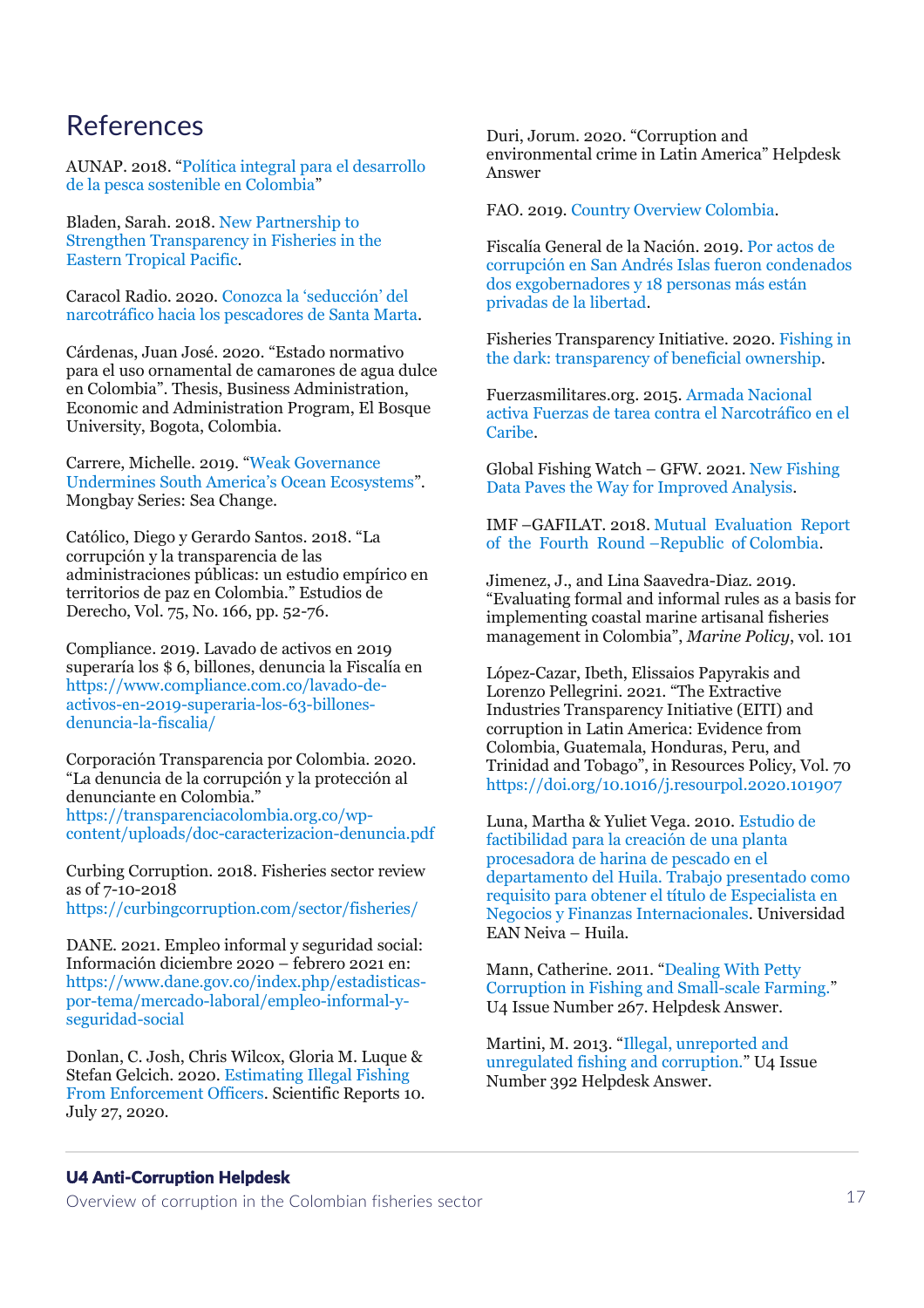McDevitt, Andy and Jose Marin. 2016. "Anti-Corruption Commitments in the Open Government Partnership·, Transparency International.

Medina, Alejandra. 2016. "[Liquidación del Incoder](https://www.elespectador.com/noticias/economia/liquidacion-del-incoder-termino-dice-el-ministerio-de-agricultura/)  [terminó, dice el Ministerio de Agricultura](https://www.elespectador.com/noticias/economia/liquidacion-del-incoder-termino-dice-el-ministerio-de-agricultura/)". El Espectador.

Merino, Claudia. 2018. [Acuicultura en Colombia.](https://www.aunap.gov.co/images/convenio/presentacion-tecnica-acuicultura-en-colombia.pdf) Technical Direction AUNAP.

Ministerio de Agricultura – Minaricultura. 2019. [Resolución sobre cuotas globales de pesca en el](https://www.minagricultura.gov.co/noticias/Paginas/Resoluci%C3%B3n-sobre-cuotas-globales-de-pesca-en-el-pa%C3%ADs-evita-la-sobrepesca-del-tibur%C3%B3n-y-otras-especies-mar%C3%ADtimas.aspx)  [país evita la sobrepesca del tiburón y otras especies](https://www.minagricultura.gov.co/noticias/Paginas/Resoluci%C3%B3n-sobre-cuotas-globales-de-pesca-en-el-pa%C3%ADs-evita-la-sobrepesca-del-tibur%C3%B3n-y-otras-especies-mar%C3%ADtimas.aspx)  [marítimas.](https://www.minagricultura.gov.co/noticias/Paginas/Resoluci%C3%B3n-sobre-cuotas-globales-de-pesca-en-el-pa%C3%ADs-evita-la-sobrepesca-del-tibur%C3%B3n-y-otras-especies-mar%C3%ADtimas.aspx)

Ministerio del Ambiente – Minambiente. 2020. [Gobierno Nacional prohíbe la pesca artesanal e](https://www.minambiente.gov.co/index.php/noticias/4876-gobierno-nacional-prohibe-la-pesca-artesanal-e-industrial-de-tiburon-en-el-pais)  [industrial de tiburón en el país.](https://www.minambiente.gov.co/index.php/noticias/4876-gobierno-nacional-prohibe-la-pesca-artesanal-e-industrial-de-tiburon-en-el-pais)

Notimerica. 2019. [Los Muertos del Caso Odebrecht.](https://www.notimerica.com/politica/noticia-muertos-caso-odebrecht-mayores-escandalos-corrupcion-iberoamerica-20190418153458.html)

Nunan, Fiona, Dražen Cepić, Ernest Yongo, Mwanahamis Salehe, Bwambale Mbilingi, Konstantine Odongkara, Paul Onyango, Elizabeth Mlahagwa and Monica Owili. 2018. "[Compliance,](https://www.oecd.org/colombia/Fisheries_Colombia_SPA_rev.pdf)  [corruption and co-management: how corruption](https://www.oecd.org/colombia/Fisheries_Colombia_SPA_rev.pdf)  [fuels illegalities and undermines the legitimacy of](https://www.oecd.org/colombia/Fisheries_Colombia_SPA_rev.pdf)  [fisheries co-management.](https://www.oecd.org/colombia/Fisheries_Colombia_SPA_rev.pdf)" International Journal of the Commons, 2018, Vol. 12, No. 2, pp. 58-79. OECD (2016) "Pesca y Acuicultura en Colombia"

Open Letter to the MSC. 2018. "[Calling on MSC to](https://isea.com.gr/wp-content/uploads/2018/01/Open-Letter-to-MSC_FINAL_January-2018.pdf)  [Stand up for its vision of "the world's oceans to be](https://isea.com.gr/wp-content/uploads/2018/01/Open-Letter-to-MSC_FINAL_January-2018.pdf)  [teeming with life, and seafood supplies safeguarded](https://isea.com.gr/wp-content/uploads/2018/01/Open-Letter-to-MSC_FINAL_January-2018.pdf)  [for this and future generations" and its promise to](https://isea.com.gr/wp-content/uploads/2018/01/Open-Letter-to-MSC_FINAL_January-2018.pdf)  [retailers and customers to be the "](https://isea.com.gr/wp-content/uploads/2018/01/Open-Letter-to-MSC_FINAL_January-2018.pdf)gold standard for [sustainability" so stakeholders can be assured of](https://isea.com.gr/wp-content/uploads/2018/01/Open-Letter-to-MSC_FINAL_January-2018.pdf)  [supporting truly sustainable fisheries when selling](https://isea.com.gr/wp-content/uploads/2018/01/Open-Letter-to-MSC_FINAL_January-2018.pdf)  [or buying seafood products with the MSC label](https://isea.com.gr/wp-content/uploads/2018/01/Open-Letter-to-MSC_FINAL_January-2018.pdf)"

Pew Trusts. 2017[. How to End Illegal Fishing:](https://www.pewtrusts.org/en/research-and-analysis/issue-briefs/2017/12/how-to-end-illegal-fishing)  [From Coastal Waters to the High Seas, Criminals](https://www.pewtrusts.org/en/research-and-analysis/issue-briefs/2017/12/how-to-end-illegal-fishing)  [are Robbing the Oceans and Hurting Economies.](https://www.pewtrusts.org/en/research-and-analysis/issue-briefs/2017/12/how-to-end-illegal-fishing) December 12, 2017.

Pew Trusts. 2019. [The Cape Town Agreement](https://www.pewtrusts.org/en/research-and-analysis/issue-briefs/2018/10/the-cape-town-agreement-explained)  [Explained: How One International Treaty Could](https://www.pewtrusts.org/en/research-and-analysis/issue-briefs/2018/10/the-cape-town-agreement-explained)  [Combat Illegal Fishing and Save Lives.](https://www.pewtrusts.org/en/research-and-analysis/issue-briefs/2018/10/the-cape-town-agreement-explained) Last Updated September 24, 2019.

Robbins, Paul. 2000. "The Rotten Institution: Corruption in Natural Resource Management" Political Geography, Vol. 19, pp. 423-443.

Saavedra-Diaz, Lina. 2012. "[Towards Colombian](https://core.ac.uk/download/pdf/215517609.pdf)  [small-scale marine fisheries management](https://core.ac.uk/download/pdf/215517609.pdf)", Dissertation for the title of Doctor of Philosophy in Natural Resources and Earth Systems Science.

Saavedra-Diaz, Lina, Robert Pomeroy and Andrew Rosenberg. 2016. "[Managing small-scale fisheries](https://link.springer.com/article/10.1186/s40152-016-0047-z)  [in Colombia](https://link.springer.com/article/10.1186/s40152-016-0047-z)", Maritime Studies, vol.15., no. 6

Satizabal, Paula. 2018. "The unintended consequences of 'responsible fishing' for smallscale fisheries: Lessons from the Pacific coast of Colombia", Marine Policy vol. 89, pp. 50-57

SDG Knowledge Hub. 2019. [48 States Commit to](https://sdg.iisd.org/news/48-states-commit-to-ratify-cape-town-agreement/)  [Ratify Cape Town Agreement.](https://sdg.iisd.org/news/48-states-commit-to-ratify-cape-town-agreement/) October 24, 2019.

Standing, André. 2008. "Corruption and industrial fishing in Africa", U4 Issue 7.

Standing, André. 2015. "[Corruption and state](https://www.u4.no/publications/corruption-and-state-corporate-crime-in-fisheries.pdf)[corporate crime in fisheries](https://www.u4.no/publications/corruption-and-state-corporate-crime-in-fisheries.pdf)", U4 Issue 15.

Sumaila, Ussif, Jennifer Jacquet and Allison Witter. 2017. In A. Williams and P. Le Billon (Eds) "When bad gets worse: corruption and fisheries", in Corruption, Natural Resources and Development, Edward Elgar Publishing. pp. 93-105.

SUNARP & GIZ. 2017. Evaluación Sectorial de Exposición a los Riesgos de Lavado de Activos y Financiamiento del Terorismo del Sector Pesquero en el Perú

Sundström, Aksel. 2013. "Corruption in the Commons: Why Bribery Hampers Enforcement of Environmental Regulations in South African Fisheries." International Journal of the Commons, Vol. 7, No. 2, pp. 454-472

UNODC. 2019. [Rotten Fish: A Guide on Addressing](https://www.unodc.org/documents/Rotten_Fish.pdf)  [Corruption in the Fisheries Sector.](https://www.unodc.org/documents/Rotten_Fish.pdf) United Nations Office on Drugs and Crime, Vienna.

USAID. 2006. [Fisheries Opportunity Assessment.](https://www.crc.uri.edu/download/Fish_Opp_Assess_Final_012607_508.pdf)

Wielgus, Jeffrey, Dirk Zeller, Dalila Caicedo-Herrera and Rashid Sumaila. 2010. Estimation of fisheries removals and primary economic impact of the small-scale and industrial marine fisheries in Colombia", Marine Policy, vol.34, pp. 506-513.

Witbooi, Emma, Kamal-Deen Ali, Mas Achmad Santosa et al. 2020. [Organised Crime in the](https://oceanpanel.org/sites/default/files/2020-08/Organised%20Crime%20in%20the%20Fisheries%20Sector%20Full%20Paper%20Final.pdf) 

### U4 Anti-Corruption Helpdesk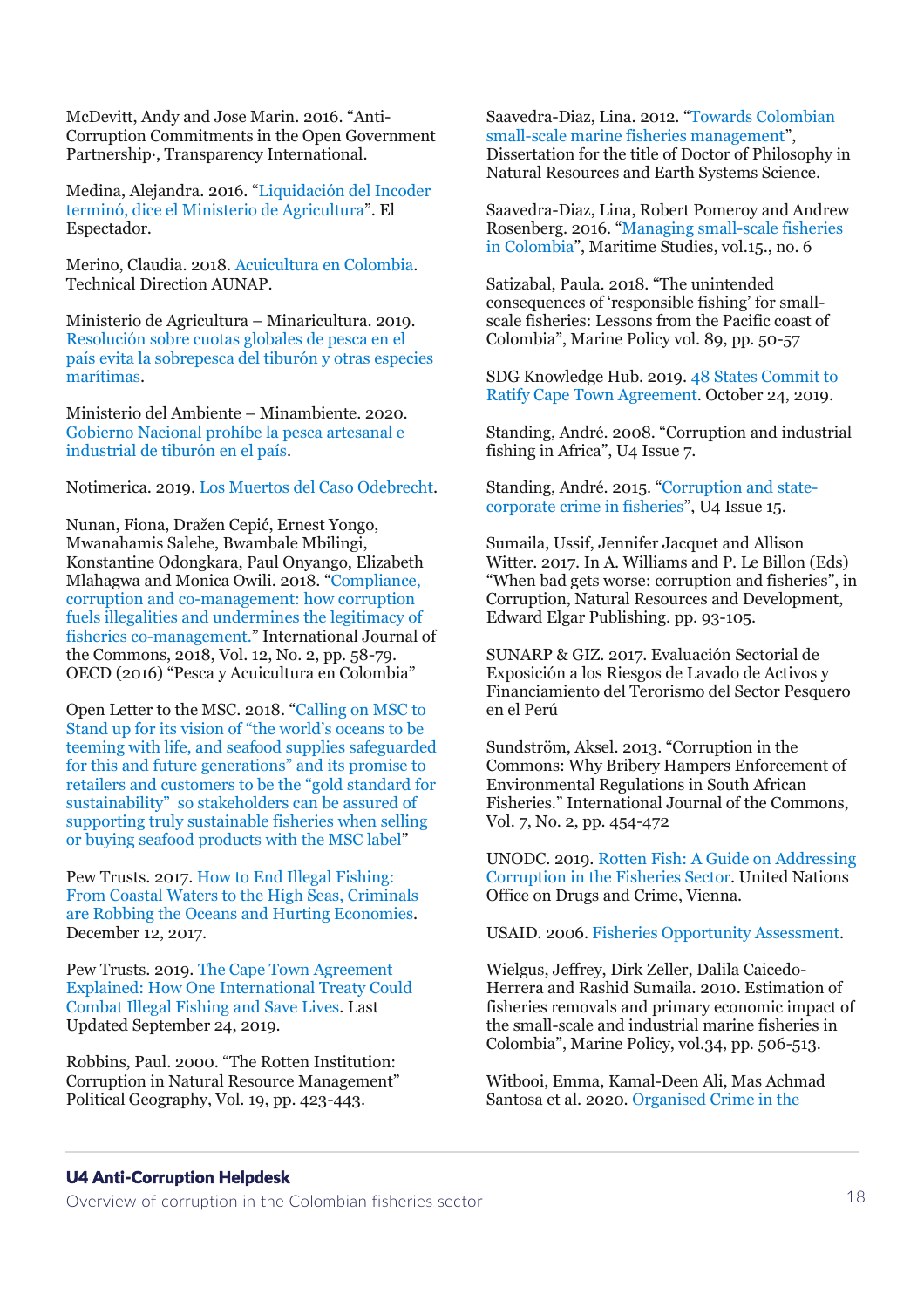[Fisheries Sector.](https://oceanpanel.org/sites/default/files/2020-08/Organised%20Crime%20in%20the%20Fisheries%20Sector%20Full%20Paper%20Final.pdf) Washington, DC: World Resources Institute.

WWF-Colombia. 2017. "[Colombia Viva: un país](https://d2ouvy59p0dg6k.cloudfront.net/downloads/colombia_viva__informe_2017_1.pdf)  [megadiverso de cara al futuro. Informe 2017](https://d2ouvy59p0dg6k.cloudfront.net/downloads/colombia_viva__informe_2017_1.pdf)" Cali: WWF-Colombia.